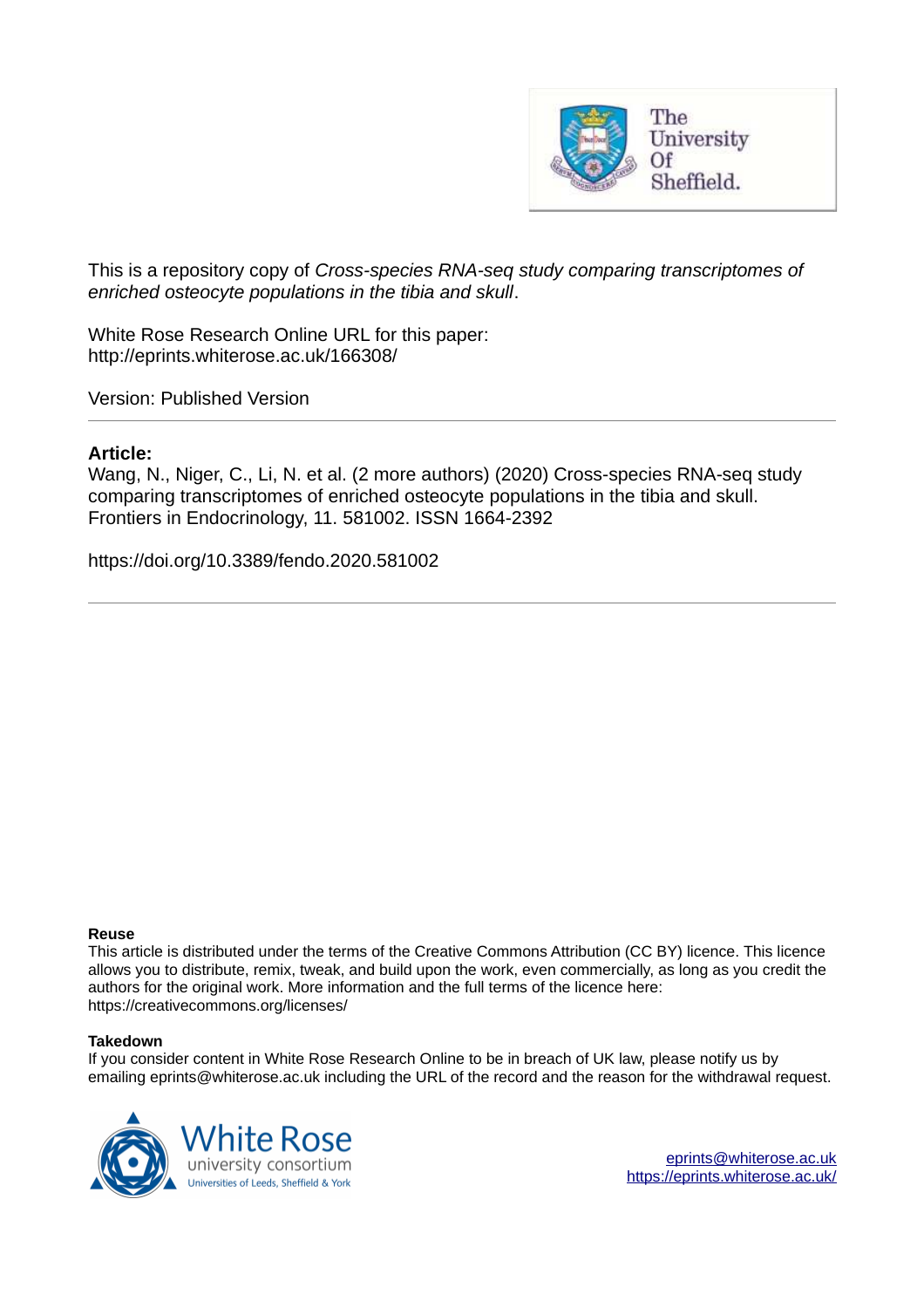



# Cross-Species RNA-Seq Study Comparing Transcriptomes of [Enriched Osteocyte Populations in](https://www.frontiersin.org/articles/10.3389/fendo.2020.581002/full) the Tibia and Skull

Ning Wang  $^{1t}$ , Corinne Niger  $^{1t}$ , Nan Li $^2$ , Gareth O. Richards  $^1$  and Tim M. Skerry  $^{1*}$ 

<sup>1</sup> Department of Oncology and Metabolism, Mellanby Centre for Bone Research, University of Sheffield, Sheffield, United Kingdom, <sup>2</sup> Department of Neuroscience, Sheffield Institute for Translational Neuroscience (SITraN), University of Sheffield, Sheffield, United Kingdom

#### **OPEN ACCESS**

#### Edited by:

Katherine A. Staines, University of Brighton, United Kingdom

#### Reviewed by:

Katharina Jähn-Rickert, University Medical Center Hamburg-Eppendorf, Germany Beata Lecka-Czernik, University of Toledo, United States

> \*Correspondence: Tim M. Skerry [t.skerry@sheffield.ac.uk](mailto:t.skerry@sheffield.ac.uk)

†These authors have contributed equally to this work

#### Specialty section:

This article was submitted to Bone Research, a section of the journal Frontiers in Endocrinology

Received: 07 July 2020 Accepted: 21 August 2020 Published: 24 September 2020

#### Citation:

Wang N, Niger C, Li N, Richards GO and Skerry TM (2020) Cross-Species RNA-Seq Study Comparing Transcriptomes of Enriched Osteocyte Populations in the Tibia and Skull. Front. Endocrinol. 11:581002. doi: [10.3389/fendo.2020.581002](https://doi.org/10.3389/fendo.2020.581002) Local site-specific differences between bones in different regions of the skeleton account for their different properties and functions. To identify mechanisms behind these differences, we have performed a cross-species study comparing RNA transcriptomes of cranial and tibial osteocytes, from bones with very different primary functions and physiological responses, collected from the same individual mouse, rat, and rhesus macaque. Bioinformatic analysis was performed to identify 32 genes changed in the same direction between sites and shared across all three species. Several well-established key genes in bone growth and remodeling were upregulated in the tibias of all three species (BMP7, DKK1, FGF1, FRZB, SOST). Many of them associate or crosstalk with the Wnt signaling pathway. These results suggest Wnt signaling-related candidates for different control of regulatory mechanisms in bone homeostasis in the skull and tibia and indicate a different balance between genetically determined structure and feedback mechanisms to strains induced by mechanical loading at the different sites.

#### Keywords: osteocytes, RNA-Seq, Wnt signaling, cross-species, bone remodeling

# INTRODUCTION

Patterning during embryogenesis accounts for the development of all the specialized tissues and organs in multicellular organisms [\(1\)](#page-9-0). Skeletal patterning accounts for the shape and structure of different bones and their behavior during life. However, mechanical forces provide additional potent influences on most parts of the skeleton, both before [\(2,](#page-9-1) [3\)](#page-9-2) and after birth [\(4\)](#page-9-3). This process of skeletal adaptation tunes bone strength to prevailing functional demands, adding material above a genetically determined baseline structure that forms and is retained even in the absence of loading stimuli.

The physical demands on bones, and therefore their optimal structures vary with their site in the skeleton. These form/function relationships vary widely throughout the skeleton [\(5\)](#page-9-4), but we can consider examples at the opposite ends of the spectrum. Long bones need to be rigid levers for efficient locomotion, while the skull provides protection for the vulnerable brain. Structure of long bones in the limbs is regulated by the loads they experience during physiological activity [\(6\)](#page-9-5), while the skull must retain mass and strength to resist damaging events despite the absence of any significant or regular loading.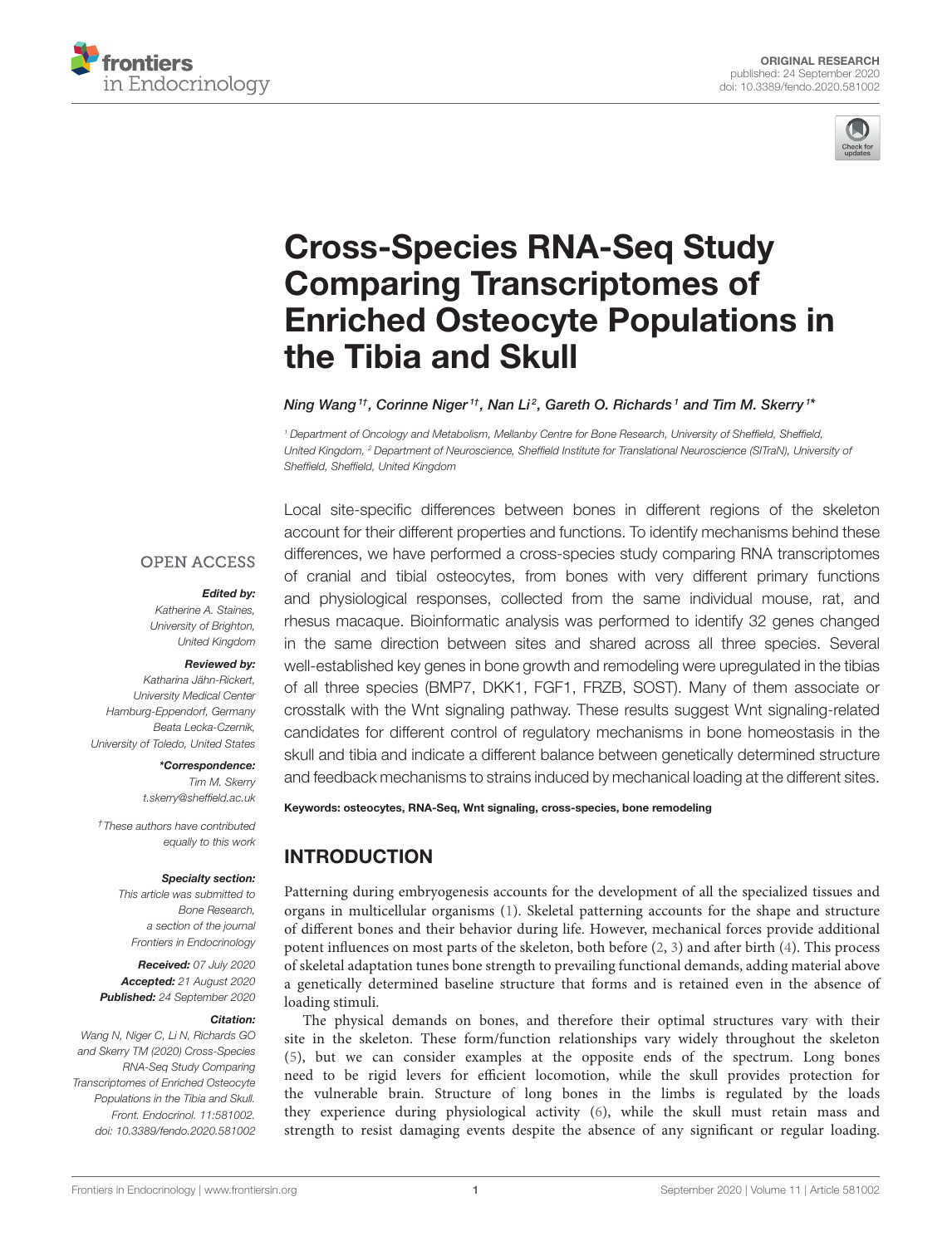We have shown that in a human subject, the peak strains experienced in the skull even under extreme physiological circumstances do not reach 1/10th of the magnitude or rate those in the tibia of the same person [\(7\)](#page-9-6). Such low strains would be perceived as disuse in a long bone, yet skull bone integrity is retained even in wasting conditions that deplete material in other parts of the skeleton. As all the bones in the skeleton experience the same circulating milieu of hormones and nutrients, it seems therefore that site-specific differences in regulation of bone formation and resorption must exist to account for regional differences. It might be considered that any differences between the skull and long bones are related to the embryological origins of the bone at the two sites, rather than their functional differences. This is unlikely because the clavicle is an example of a bone that is formed partly through endochondral ossification (like the long bones) and partly through intramembranous ossification (like the skull). The clavicles are bones which are known to adapt to function and lose bone mass through disuse, like long bones and unlike the skull [\(8\)](#page-9-7), suggesting that intramembranous ossification is not invariably associated with a lack of sensitivity to disuse. Furthermore, the lateral end of the clavicle, which is the part formed by intramembranous ossification is affected by a bone wasting condition that has no effect on bone mass in the skull [\(9\)](#page-9-8).

In order to identify the biological basis for site specific regulation of bone mass and structure we have used RNA sequencing to compare the transcriptomes of samples of skull and tibial bones from three species: mouse, rat, and rhesus macaque. Others have tried to address this question in the past, using bone samples (that included bone marrow) from young rats [\(10,](#page-9-9) [11\)](#page-9-10) and mice [\(12\)](#page-9-11), identifying several 100 genes that appeared regulated differently between sites. The cross-species design allowed us to focus our results on what we believe are broad biological mechanisms, and resulted in only a relatively small number of differences between sites that were shared across species and are therefore likely to reflect mechanisms in humans. The method we designed was to focus attention on enriched osteocytes populations, because osteocytes are widely accepted to be the mechanosensors in bone [\(13\)](#page-9-12), responding rapidly to mechanical loading [\(14\)](#page-9-13), and so influencing bone formation and resorption. More importantly, evidence has suggested that osteocytes, constituting more than 90% of bone cells, use the Wnt signaling pathway involving sclerostin and Dkk1, and crosstalk with the prostaglandin pathway in response to mechanical loading [\(15](#page-9-14)[–17\)](#page-9-15). Our current study has provided further evidence to support this notion but from a site-specific differences perspective.

### MATERIALS AND METHODS

#### Experimental Animals

Four-month old female C57BL/6 mice (Charles River, Harlow, UK), 6-month old female Wistar rats (Charles River, Harlow, UK), and 4–6 year old female rhesus macaques (Macaca mulatta) were used in this study. These ages represent bones which have undergone their periods of maximum growth rate for each species, and so transcriptome analysis should not be confounded

by rapid growth of the skeleton [\(18\)](#page-9-16). Long bones (tibias) and calvariae were dissected free of soft tissue after animals were euthanased. All procedures complied with the United Kingdom Animals (Scientific Procedures) Act 1986 (PPL 40/3499).

### Bone Tissue Preparation

To obtain highly enriched populations of osteocytes, tibias of mouse and rat were cut to expose the metaphysis and centrifuged briefly to remove bone marrow (1,500 g, 30 s). Calvarial samples were obtained from the rodents with scissors, removing the sutures and avoiding any marrow spaces (diploe). Samples were obtained from the Macaque bones with a hacksaw irrigated with normal saline. All samples were dissected free of periosteum and accessible surfaces were scraped with a scalpel. They were then immersed briefly in a 1 mg/ml solution of collagenase (Sigma Aldrich) for 3–5 min at 37◦C to remove any adherent surface cells. Samples were then washed in saline before being snap frozen by complete submersion in liquid nitrogen and then stored at −80◦C. Bone samples were pulverized using a Mikro-Dismembrator-S (Braun Biotech International GmbH Melsungen, Germany), in which the bone is shaken in a robust PTFE mill chamber with an 8 mm tungsten carbide ball (both cooled in liquid nitrogen before use, and again after adding the bone pieces, before agitation). The mill with tissue sample was placed within the Mikro-Dismembrator-S and set to shake at 2,500 rpm for 45 s. The weight of the fine bone powder was recorded and it was stored for RNA extraction.

### RNA Extraction From Bone

One milliliter of Trizol Reagent (Ambion) was added per 125 mg of pulverized tissue (typical tissue amounts 350–500 mg); samples were incubated in Trizol reagent for 10 min at room temperature. Samples were centrifuged at 500 g for 5 min at 4◦C, the supernatant was removed carefully to ensure no debris was transferred. 0.3 ml of chloroform was added to each 1 ml of Trizol reagent, the sample was thoroughly mixed and allowed to incubate at room temperature for 5 min. The samples were centrifuged at 12,000 g for 20 min at 4◦C. The colorless upper phase was collected and transferred to a separate tube, to which an equal volume of 70% ethanol was added and incubated at room temperature for 10 min.

The samples were then applied to spin cartridges from TRIzol Plus RNA purification kit (Ambion) following the manufactures instructions using the optional On-Column PureLink DNase (Invitrogen) treatment step. Samples were quantified using spectrophotometry (NanoDrop Thermo) and quality measured using a Bioanalyzer (Agilent). Only RNA with a RNA integrity number (RIN) above 8 was stored in −80◦C and used for RNA-Seq. Samples used for analysis were one long bone and skull pair pooled from two rats, two long bone, and skull pairs each pooled from 3 mice, and 3 long bone, and skull pairs each from individual macaques.

### Library Preparation and Sequencing

cDNA library preparation and sequencing were performed by Eurofins Genomic (Ebersberg, Germany). From the total RNA sample, poly(A)+ RNA was enriched and randomized primer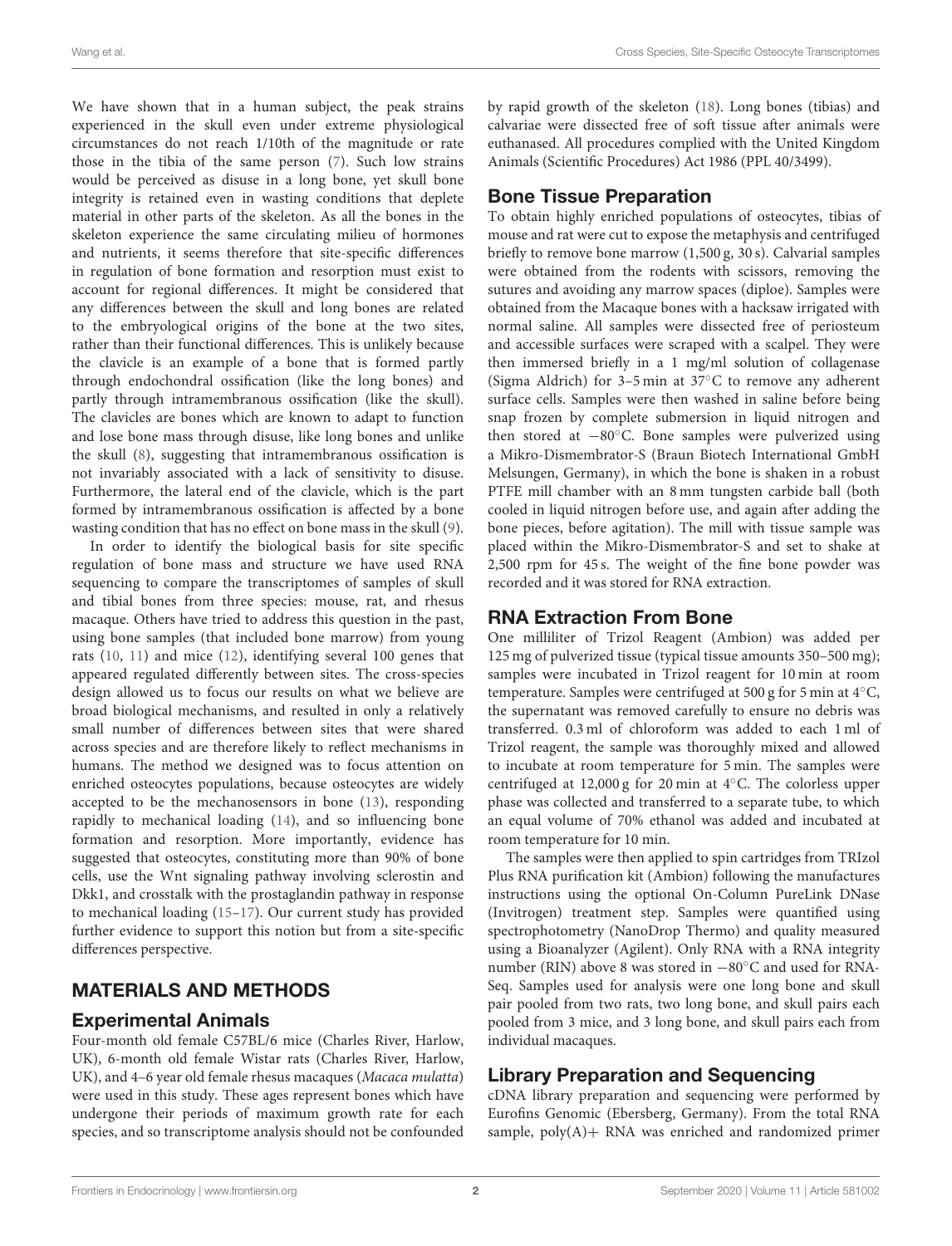was used for first strand cDNA synthesis. Sequencing was performed in the  $1 \times 125$  bp run mode, 6 samples/channel on Illumina HiSeq 2500 and generated 30 million reads/sample on average. The %Q30 of each samples were all above 86% and detailed quality control metrics were shown in **[Supplementary Table 1](#page-9-17)**. Complete RNA sequencing data was submitted to the Gene Expression Omnibus under accession record GSE151971.

### RNA-Seq Data Processing and Functional Gene Annotation

<span id="page-3-0"></span>RNA-seq data analysis pre-processing and functional gene annotation was performed by Bioinformatics Consultants (Stockholm, Sweden). Reference genome sequences and gene annotations for Rattus norvegicus (rn6) and Mus musculus (mm10) were downloaded from UCSC. For Macaca mulatta we used the MacaM genome assembly [\(https://www.unmc.](https://www.unmc.edu/rhesusgenechip/index.htm) [edu/rhesusgenechip/index.htm\)](https://www.unmc.edu/rhesusgenechip/index.htm) and its corresponding gene annotations [\(19\)](#page-9-18). Exons of genes with multiple isoforms were merged according to their genomic coordinates using a custom Perl script. HISAT2 (v. 2.0.5) with default settings was used for mapping the sequencing reads to each respective genome [\(20\)](#page-9-19). Sequencing reads were then counted on gene models with the HTSeq-count program (the -s flag set to "no") [\(21\)](#page-9-20). Differential gene expression was analyzed with the R package edgeR v. 3.16.5 for each species/individual separately [\(22\)](#page-9-21). Any gene with zero read counts in at least one sample was removed, in order to lower the chance of quantifying expression from genes with incomplete annotation in one or more genomes. The trimmed mean of M-values (TMM) normalization was applied to raw read counts prior to testing for differential expression [\(23\)](#page-9-22). Finally, differential expression was defined as genes with a false discovery rate < 20% and an absolute fold change higher than 1.1 [\(24,](#page-9-23) [25\)](#page-9-24). In the heat-map plots, raw read counts were TMM normalized, and a variance stabilizing transformation was applied [\(26\)](#page-9-25). Heat-maps were rendered with the heatmap.2 function in the gplots R package. Three-way ortholog pairs across the three genomes were determined through their gene symbols with the same direction of gene expression. For functional gene annotation analysis, gene Ontology enrichment analysis was conducted on all identified three-way ortholog pairs with GOrilla (Gene Ontology enRIchment anaLysis and visuaLizAtion tool) [\(27\)](#page-10-0), PANTHER (protein annotation through evolutionary relationship) classification system [\(28\)](#page-10-1), and DAVID (Database for Annotation, Visualization and Integrated Discovery) [\(29\)](#page-10-2). Gene Set Enrichment Analysis (GSEA) [\(30\)](#page-10-3) was also conducted with GSEA v.2.2.3, ran with MSigDB v. 5.2 (gene set definitions) [\(31\)](#page-10-4).

### RESULTS

#### Pipeline Design

Orthologs across the three genomes were initially determined using OrthoDB [\(32\)](#page-10-5). A principal component analysis (PCA) was conducted on the 12 samples using normalized expression of 1:1:1 orthologs. The result of this analysis showed that samples generally clustered according to species and not by sample site (**[Figure 1A](#page-3-0)**), which indicates that the phylogenetic divergence is stronger than site differences. Similar results can also be seen through pairwise comparisons in a heatmap where samples from the same species but different sites have more similar expression profile than samples of the same sites from a different species (**[Figure 1B](#page-3-0)**). This could be a consequence of analysis based on the limited 14,308 threeway orthologs that can be mapped 1:1:1 between Rat-Mouse-Macaque, due to incomplete genome annotations at the time OrthoDB was compiled. Therefore, to achieve enough power to detect transcriptome differences between different sites of skeleton across species, the differential expression (DE) analysis was carried out for each species/individual separately and orthologs were then determined using a simpler approach where the ortholog relationship is found through their gene symbols and same direction of gene expression. To this end, we propose a pipeline to determine transcriptome differences across species, which comprises of sequencing reads mapped using HISAT2, DE analysis with the R package edgeR v. 3.16.5, and gene symbols based three-way ortholog pairs determination, followed by Gene Ontology (GO) enrichment analysis conducted with GOrilla, Panther classification system, and DAVID, and Gene Set Enrichment Analysis with GSEA v.2.2.3 (**[Figure 1C](#page-3-0)**).

# Differential Expression (DE) Analysis

DE expression was analyzed with the R package edgeR v. 3.16.5 for each species separately and differentially expressed genes were defined as genes with a false discovery rate <20% and an absolute fold change higher than 1.1 in mouse and macaque. This is to privilege sensitivity over specificity and highlight broad trends firstly [\(24\)](#page-9-23). Therefore, 1,187 and 302 differentially expressed genes between tibias and calvariae were found in macaque and mouse, respectively (**[Figures 2A,B](#page-4-0)**). By comparing gene symbols, there were 64 genes differentially expressed in both macaque and mouse with the same direction of change (**[Figure 2C](#page-4-0)**). A conventional DE analysis with edgeR was not applied to the pair of rat samples as count dispersion could not be estimated. Instead,  $log2([cpm \text{ calvarial}]/[cpm \text{ tibia}]) > 2$  was selected as a threshold, which gave 946 DE genes in rat. By comparing gene symbols, there were 32 genes across all three species sharing same direction of gene expression (**[Figure 2D](#page-4-0)**), with specifically interested genes annotated in **[Figures 2A,B](#page-4-0)**. The list of genes with all quantitative data were ranked in a descending order in **[Table 1](#page-5-0)**, based on fold changes of gene expression between calvariae and tibias.

# Gene Ontology (GO) Enrichment Analysis

To identify enriched GO terms in this list of shared DE genes, GO enrichment analysis using the web-based GOrilla application was performed first based on the 64 DE genes shared between macaque and mouse. DE genes in rat were then taken into account for quantitative analysis. Results suggested that a group of genes (HOXA7, HOXA11, HOXC4, HOXC8, HOXC9, HOXC10, ZIC1) are enriched in pattern specification process at the level of biological process (**[Figures 3A,B](#page-6-0)**). These enriched genes are mainly binding sequence-specific DNA as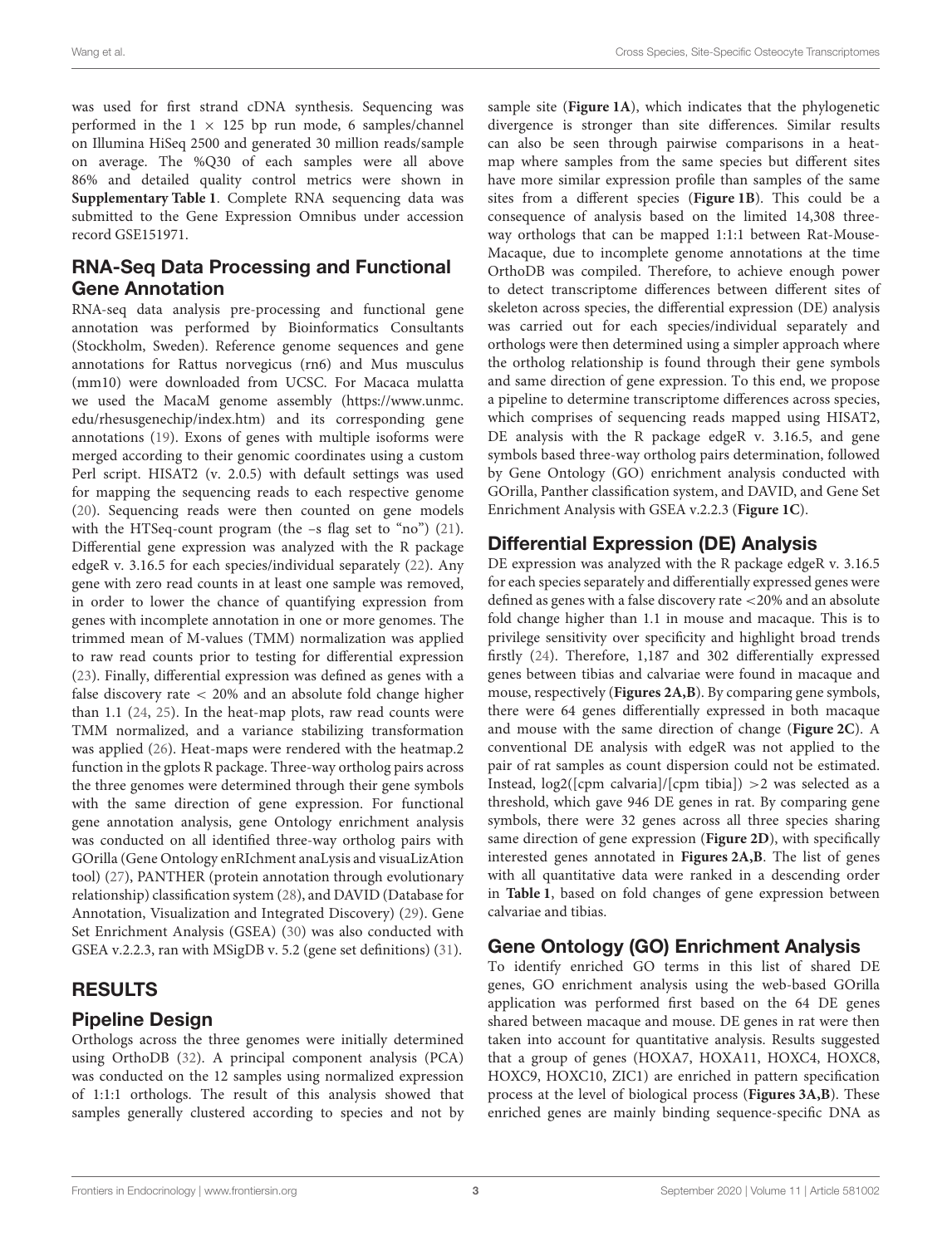

direction of expression. Gene Ontology (GO) enrichment analysis was conducted with GOrilla, Panther classification system, and DAVID, in addition to Gene Set Enrichment Analysis with GSEA. After raw RNA-Seq data was mapped to relevant genomes, DE expression was performed for each species separately.

their molecular function (**[Figure 3C](#page-6-0)**) and located in nuclear part of the cellular component (**[Figure 3D](#page-6-0)**).

<span id="page-4-0"></span>Gene function analysis with the PANTHER classification system suggested these DE genes mainly function in the biological processes of organismal development and morphogenesis (**[Table 2](#page-7-0)**), not surprisingly in skeletal system development and morphogenesis (**[Figures 4A,B](#page-8-0)**). This result is also consistent with the GSEA analysis which suggests in the tibia that there are multiple gene sets involved in skeletal development and morphogenesis. PANTHER protein class analysis confirms the results by GOrilla analysis that many of these genes belong to the family of homeobox transcription factor and are DNA binding proteins.

Using the DAVID bioinformatics resources, functional gene annotations suggest that many of these DE genes are disease implicated genes. Bone mineral density ranks the top of the disease list and includes 10 shared DE genes (FOSB, BMP7, DKK1, FGF1, FRZB, HOXA11, HOXA7, MEPE, SOST, and TNFSF10) (**[Figure 4C](#page-8-0)**), many of which associate with the Wnt signaling pathway. Among these DE genes, all but FOSB were up-regulated in tibias in all three species (**[Figure 4D](#page-8-0)**).

# **DISCUSSION**

The results of our experiments show a clearly defined set of genes that are regulated differently in the calvaria and tibia across mouse, rat, and macaque. Given the different physiological functions and responses to stimuli of bone cells at these two sites, there is a compelling case that these 32 candidates account for the bulk of this site specificity, although the mechanisms by which they do this are not completely clear. The results of the comparisons of the macaque paired samples are likely to be closer to human physiology than rodents because both are primates and therefore more related. However, the analysis of differences across species allows us to identify candidates that have a high likelihood of being broadly based regulators of mammalian site-specific differences rather than those only in any one of the separate species. Specifically, our analysis shows that samples cluster according to species more than to bone sample site (**[Figure 1A](#page-3-0)**). We can interpret this to mean that the impact of phylogenetic divergence on these samples is stronger than any site-specific differences. This difference could be due to fundamental regulatory differences in the skeleton of different species, e.g., different functional units within compact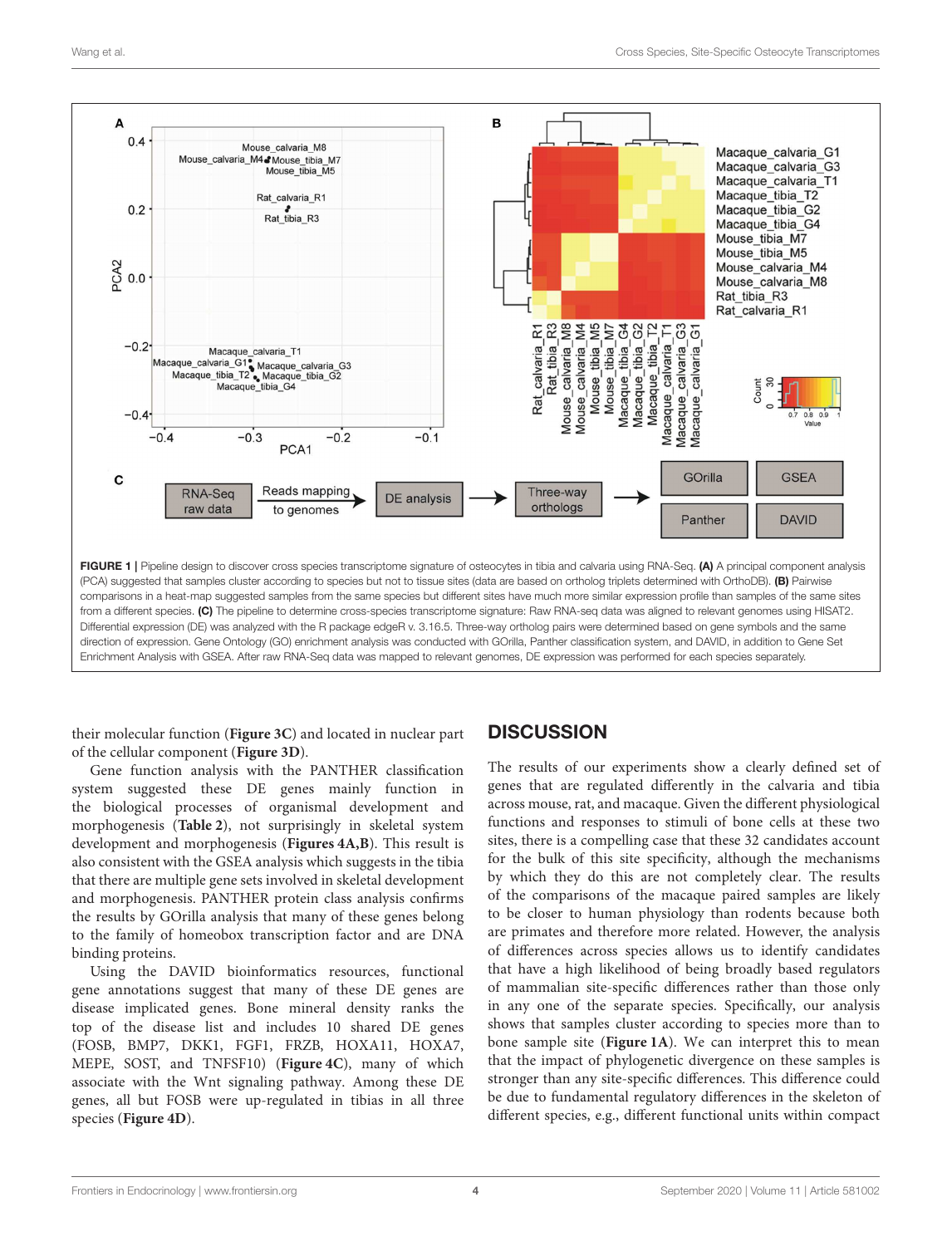

and FDR, with significant altered genes marked in red and specifically interested genes annotated. (C) There were 1,187 and 302 significantly DE genes in macaque and mouse, respectively. There are 64 genes sharing the same direction of expression in both macaque and mouse. (D) For rat, log2([cpm calvaria]/[cpm tibia]) > 2 was regarded as significantly DE, which produced 946 DE genes in rat. By comparing gene symbols, there were 32 genes common to all three species that shared same direction of gene expression.

bone. However, because of species differences, we believe the genes we have identified are representative of site specific rather than other differences. Using a single species for analysis could therefore affect the power to detect important general sitespecific differences in expression, as any calvaria-tibia difference would have to be larger than the gene expression divergence between species. That inference is perhaps unsurprising, but it has important implications on likely relevance of our data <span id="page-5-0"></span>when compared with studies performed in only one species [\(10,](#page-9-9) [11\)](#page-9-10).

The bioinformatic analysis of the data provided robust results within and across species. Even where a conventional differential expression (DE) analysis could not be applied to the pair of rat samples (because count dispersion could not be estimated), we were able to use a different method to assess significant DE, identifying 946 DE rat genes. The segregation of our data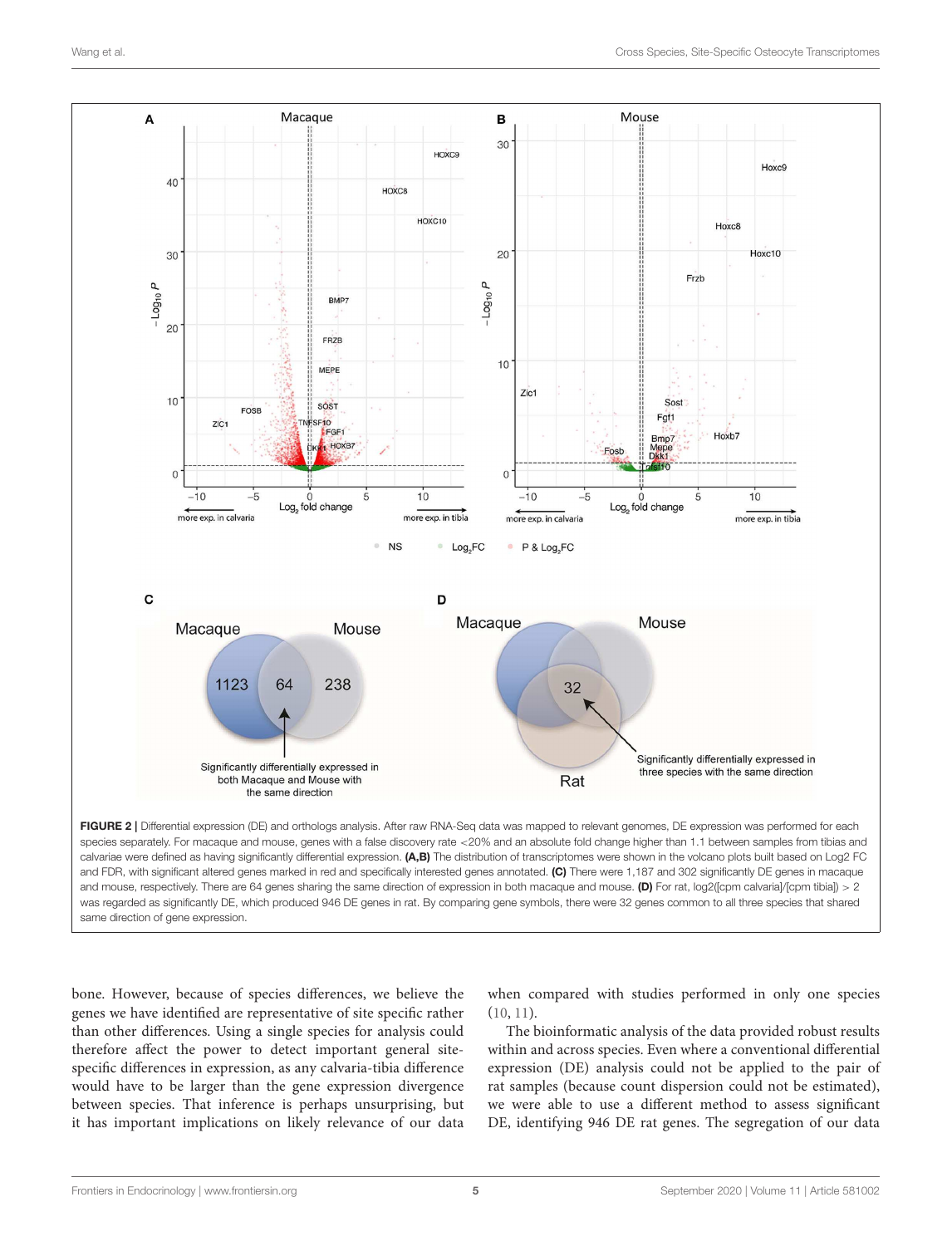<span id="page-6-0"></span> $\overline{\phantom{a}}$ 

|                  | logFC        | logCPM       | <b>PValue</b> | <b>FDR</b>  | logFC        | logCPM     | <b>PValue</b> | <b>FDR</b>  | <b>CalvariaCPM</b> | <b>TibiaCPM</b> | logFC       |
|------------------|--------------|--------------|---------------|-------------|--------------|------------|---------------|-------------|--------------------|-----------------|-------------|
| HOXC9            | $-11.461493$ | 4.0162301    | 8.01E-35      | 3.49E-31    | $-12.093574$ | 5.0752142  | 7.15E-92      | 9.34E-88    | 0.1155338          | 27.7679897      | $-7.908963$ |
| IRX6             | $-2.279972$  | 1.4212221    | 0.00174       | 0.1         | $-1.402094$  | 2.4464369  | 0.00274       | 0.026       | 0.1155338          | 13.1126618      | $-6.826501$ |
| HOXC10           | $-10.738161$ | 3.3064527    | 1.35E-26      | 2.93E-23    | $-10.803944$ | 3.8065122  | 8.99E-47      | 1.96E-43    | 0.1155338          | 11.5699957      | $-6.645929$ |
| SEMA3E           | $-4.317833$  | 3.5107122    | 2.17E-09      | 0.000000979 | $-1.256249$  | 3.673995   | 0.000165      | 0.00273     | 0.1155338          | 7.9704415       | $-6.108272$ |
| HOXB7            | $-7.320998$  | 0.1523548    | 0.0000104     | 0.00158     | $-3.350367$  | 2.6031017  | 0.000000242   | 0.00000997  | 0.1155338          | 6.6848864       | $-5.854516$ |
| HOXC8            | $-8.578174$  | 3.5611009    | 1.84E-27      | 4.81E-24    | $-7.493305$  | 4.434895   | 3.35E-60      | 8.76E-57    | 0.1155338          | 5.9135534       | $-5.677636$ |
| <b>TPBG</b>      | $-2.449335$  | 5.0845007    | 4.99E-13      | 3.83E-10    | $-1.781059$  | 7.5889234  | 2.53E-13      | 3.93E-11    | 12.5931881         | 420.3765108     | $-5.060967$ |
| MAB21L2          | $-2.804119$  | 1.6192526    | 0.000818      | 0.0595      | $-1.492797$  | 4.7572048  | 1.11E-08      | 0.000000654 | 0.4621353          | 15.2981054      | $-5.048894$ |
| TBX18            | $-3.963703$  | 2.9364331    | 8.65E-12      | 5.38E-09    | $-2.096215$  | 0.7654256  | 0.0096        | 0.0676      | 0.693203           | 19.6689927      | $-4.826501$ |
| HOXC4            | $-5.411878$  | 2.2721266    | 2.19E-10      | 0.000000124 | $-10.099025$ | 3.1225023  | 1.19E-32      | 1.72E-29    | 0.3466015          | 8.356108        | $-4.591481$ |
| BMP7             | $-2.1987$    | 4.5219894    | 9.17E-08      | 0.0000309   | $-2.434476$  | 5.5399996  | 1.05E-13      | 1.77E-11    | 0.5776692          | 11.6985512      | $-4.339943$ |
| CNR1             | $-2.11486$   | 1.6430663    | 0.000758      | 0.0563      | $-4.091067$  | 0.6839788  | 0.0000267     | 0.000591    | 7.8563009          | 156.7091641     | $-4.318096$ |
| ISM1             | $-1.955616$  | 5.9237582    | 9.81E-08      | 0.0000313   | $-1.340313$  | 6.5592803  | 1.73E-11      | 1.92E-09    | 0.3466015          | 6.4277754       | $-4.21297$  |
| BNIP3            | $-2.108116$  | 5.7664539    | 2.86E-08      | 0.0000116   | $-1.293536$  | 6.6212956  | 0.0000138     | 0.000333    | 4.8524211          | 81.3756365      | $-4.06782$  |
| FGF1             | $-2.150014$  | 5.0883888    | 4.88E-10      | 0.000000255 | $-1.229602$  | 5.3376589  | 0.000000446   | 0.0000172   | 0.1155338          | 1.9283326       | $-4.060967$ |
| MEPE             | $-1.718209$  | 9.4859049    | 0.0000159     | 0.00225     | $-1.415031$  | 13.2160688 | 0.00000899    | 0.000231    | 395.2412537        | 5455.767199     | $-3.786977$ |
| DKK1             | $-1.675265$  | 7.2375087    | 0.0000542     | 0.00673     | $-1.164476$  | 7.5887557  | 0.0000137     | 0.000331    | 0.8087369          | 9.3845521       | $-3.536546$ |
| HOXB5            | $-4.060927$  | $-0.4653591$ | 0.00303       | 0.144       | $-3.905861$  | 0.5559288  | 0.00205       | 0.021       | 0.1155338          | 1.2855551       | $-3.476004$ |
| RGS5             | $-1.14423$   | 7.098667     | 0.000229      | 0.0213      | $-1.689813$  | 9.7182745  | 1.62E-11      | 1.81E-09    | 1.0398045          | 9.1274411       | $-3.133896$ |
| EPS8L2           | $-1.885136$  | 2.9125401    | 0.0000969     | 0.0103      | $-2.152398$  | 0.3353361  | 0.0063        | 0.0494      | 1.9640752          | 13.3697728      | $-2.767053$ |
| MAPT             | $-1.752134$  | 4.6115873    | 0.00112       | 0.0732      | $-1.352051$  | 4.3814725  | 0.0000594     | 0.00117     | 13.0553235         | 86.5178568      | $-2.72836$  |
| SOST             | $-2.816051$  | 12.2756927   | 7.77E-08      | 0.0000282   | $-1.592744$  | 14.2838757 | 2.27E-12      | 2.9E-10     | 0.3466015          | 1.9283326       | $-2.476004$ |
| DOK5             | $-1.482686$  | 2.8671925    | 0.0033        | 0.153       | $-1.322071$  | 2.0727781  | 0.00451       | 0.0386      | 7.3941655          | 38.6952079      | $-2.387696$ |
| TNFSF10          | $-1.247027$  | 3.5784116    | 0.00218       | 0.116       | $-1.149214$  | 5.9821759  | 5.53E-08      | 0.00000268  | 0.8087369          | 3.9852207       | $-2.300917$ |
| VLDLR            | $-1.540378$  | 6.2706147    | 0.00325       | 0.152       | $-1.199284$  | 3.2402898  | 0.00158       | 0.0172      | 5.661158           | 27.7679897      | $-2.294254$ |
| SPARCL1          | $-1.409078$  | 5.4723974    | 0.0000207     | 0.0029      | $-1.148213$  | 6.921351   | 0.0000776     | 0.00146     | 109.1794752        | 517.4359193     | $-2.244679$ |
| HOXC5            | $-7.603457$  | 0.3874172    | 0.00000282    | 0.000518    | $-6.992112$  | 0.3315997  | 0.00000136    | 0.0000455   | 0.3466015          | 1.5426661       | $-2.154076$ |
| STC <sub>2</sub> | $-1.726491$  | 4.0178768    | 0.0000843     | 0.00922     | $-1.364338$  | 2.3536737  | 0.00431       | 0.0372      | 2.5417444          | 11.1843292      | $-2.137586$ |
| NRN1             | $-3.169334$  | 4.2319677    | 0.000000107   | 0.0000331   | $-1.856955$  | 5.2077827  | 1.52E-08      | 0.000000857 | 1.9640752          | 8.613219        | $-2.132702$ |
| FRZB             | $-4.718328$  | 5.175902     | 4.95E-22      | 6.47E-19    | $-1.280146$  | 7.8660153  | 0.000431      | 0.00603     | 0.693203           | 2.9567767       | $-2.092675$ |
| FOSB             | 2.561736     | 2.5506365    | 0.00000287    | 0.00052     | 5.180265     | 6.7767497  | 1.01E-11      | 1.18E-09    | 13.7485265         | 1.9283326       | 2.833851    |

ZIC1 7.040348 2.6521869 9.23E-08 0.0000309 7.91982 1.0259272 1.09E-09 8.36E-08 1.1553384 0.1285555 3.167852

Mouse Macaque Rat

TABLE 1 | Genes sharing same direction of expression across three species (fold changes: calvaria over tibia).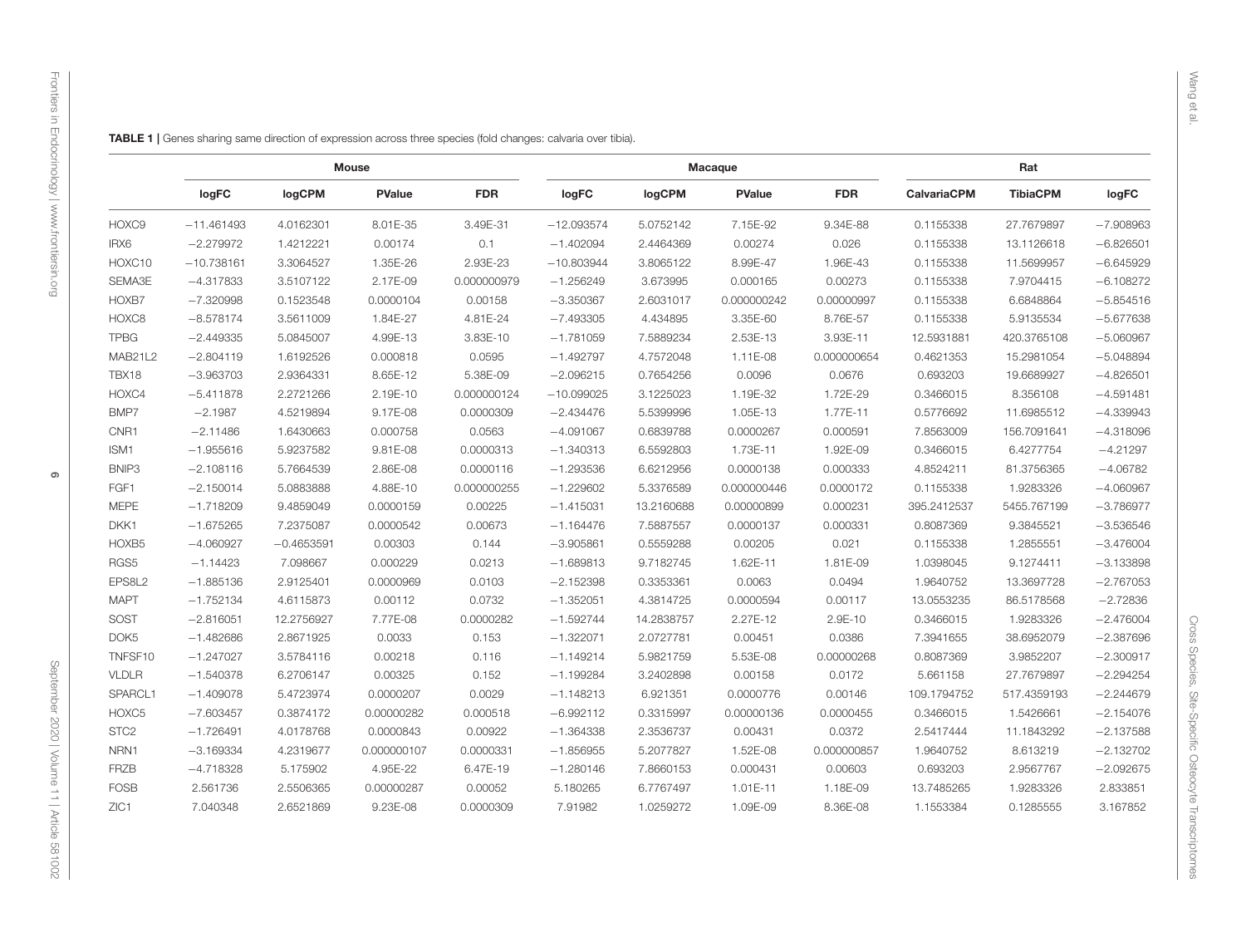<span id="page-7-0"></span>

into patterning genes (HOXA7, HOXA11, HOXC4, HOXC8, HOXC9, HOXC10, ZIC1) and 8 others known to be related to the regulation of bone mass and architecture (FOSB, BMP7, DKK1, FGF1, FRZB, MEPE, SOST, and TNFSF10).

We show that some of these genes (i.e., HOXC8, HOXC9, HOXC10) are almost exclusively expressed in tibias, at levels >64-fold higher than in calvariae. This is consistent with other studies that suggested HOX genes are pivotal in patterning the axial and appendicular skeleton, particularly for embryonic long bone development [\(33](#page-10-6)[–39\)](#page-10-7). This is consistent with their participation in cartilage differentiation in the process of endochondral ossification which is the way that long bones grow, but is not involved in the intramembranous ossification that leads to the formation of the flat bones of the skull [\(39–](#page-10-7)[45\)](#page-10-8). The involvement of a large group of HOX transcription factors indicates that the site-specific difference in regulating response to mechanical loading by osteocytes is partly a genetically determined baseline structure since embryonic stage.

Using the DAVID bioinformatics resources to identify DE genes involved in diseases, we found bone mineral density diseases ranking the top of the list and include implicated genes: BMP7, DKK1, FGF1, FRZB, MEPE, SOST, FOSB, and TNFSF10 (or TRAIL). Most of these genes code for secreted proteins and are up-regulated in osteocytes from tibias except FOSB. This list includes not only anabolic factors that would be expected to increase bone density (BMP7, FGF1, FRZB, and FOSB) but also catabolic factors (DKK1, SOST, MEPE, TNFSF10) with roles in bone remodeling, skeletogenesis and patterning [\(46–](#page-10-9) [52\)](#page-10-10). More interestingly, many of these genes, including FRZB [\(53,](#page-10-11) [54\)](#page-10-12), BMP [\(55\)](#page-10-13), FGF [\(56\)](#page-10-14), DKK1 [\(57,](#page-10-15) [58\)](#page-10-16), SOST [\(59\)](#page-10-17), and MEPE [\(60](#page-10-18)[–62\)](#page-10-19), have long been shown to regulate skeletal development in association or crosstalk with the canonical Wnt signaling [\(55,](#page-10-13) [63\)](#page-10-20). The identification of these bone mineral density and Wnt signaling-related, soluble proteins suggests osteocytes at different sites response to mechanical loading differently via potential paracrine and/or endocrine agents. Upon response to strain, osteocytes regulate bone remodeling with precisely tuned balance between anabolic and catabolic effects, targeting both osteoblasts and osteoclasts. Intriguingly, Sost−/<sup>−</sup> mice were shown to have resistance to mechanical unloading-induced bone loss and exhibited high bone mass [\(64\)](#page-10-21), which underscores our results that Sost is less expressed in the skull (with its insensitivity to disuse) but is more expressed in the tibia which requires significant mechanical loading to maintain mass. Moreover, this is also reflected by pathological conditions caused by disrupting transcription of the SOST gene and subsequently Wnt signaling, such as sclerosteosis and the van Buchem syndrome (VBCH). Both these two closely related diseases feature generalized sclerosis, including the enlargement of the skull which endures lower physical mechanical strains [\(65](#page-10-22)[–67\)](#page-10-23). All these indicate that the canonical Wnt signaling pathway dictates skeletal site differences through regulating bone's adaptive response to mechanical loading [\(16,](#page-9-26) [68\)](#page-10-24). This could be achieved by osteocytes through a Sost-dependent feedback mechanism of maintaining quiescent bone-lining cells which are the main source of osteoblasts in adulthood [\(69,](#page-11-0) [70\)](#page-11-1). However, other possible pathways could not be overlooked, for example, zinc finger protein of cerebellum (Zic) family member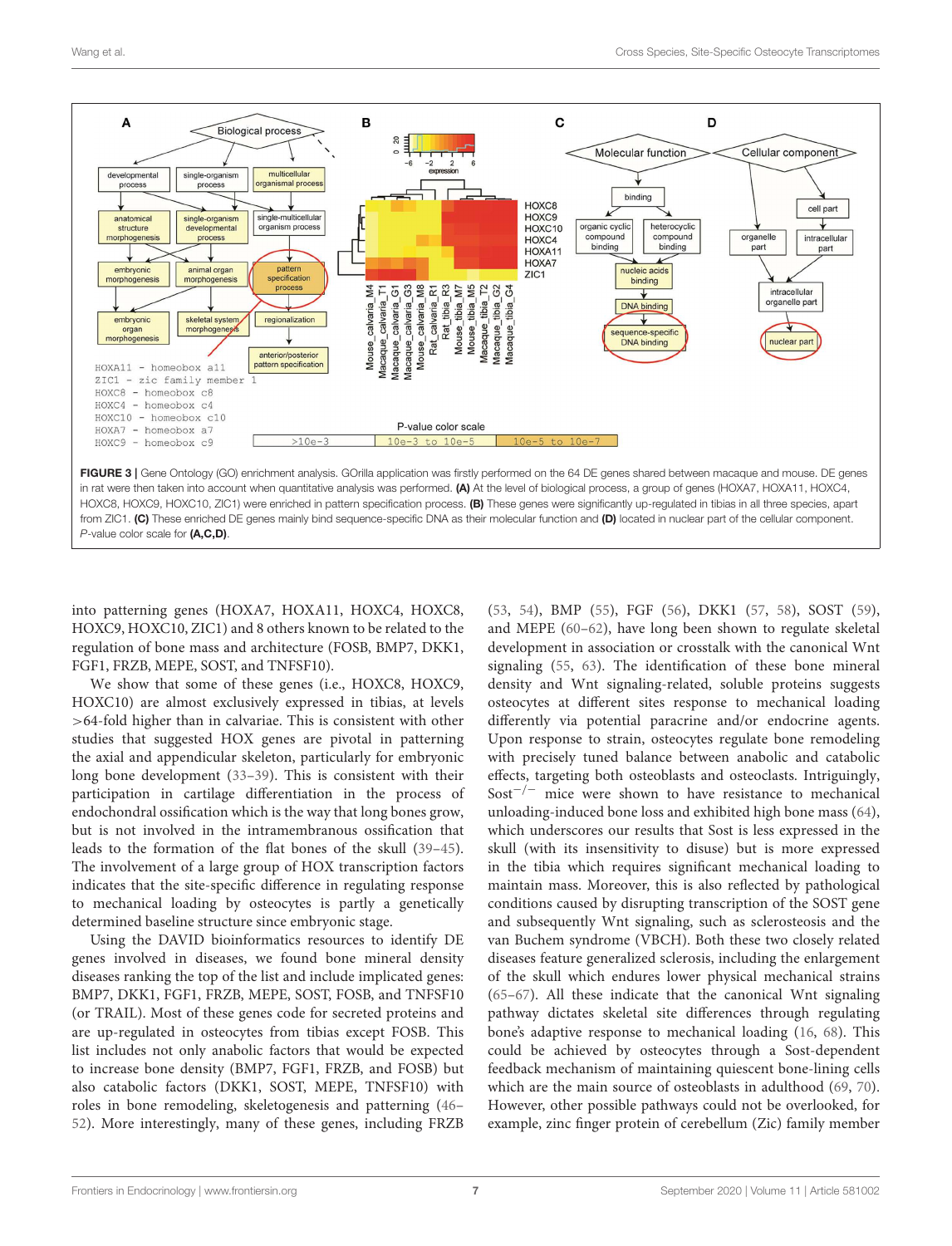TABLE 2 | Gene function in biological process analysis with the PANTHER classification.

<span id="page-8-0"></span>

| Term                                                      | Genes                                                                                                                                                                                                                                                                                         |
|-----------------------------------------------------------|-----------------------------------------------------------------------------------------------------------------------------------------------------------------------------------------------------------------------------------------------------------------------------------------------|
| Regulation of animal organ<br>formation                   | FGF1, DKK1, BMP7, HOXA11                                                                                                                                                                                                                                                                      |
| Regulation of multicellular<br>organismal development     | HOXA7, MAPT, CNR1, FRZB, TBX18, SOST, FGF1, MEIS2, DKK1, HOXB7, BMP7, SEMA3E, VLDLR, GAL, MEPE, EAF2, HOXA11, TPBG                                                                                                                                                                            |
| Regulation of multicellular<br>organismal process         | HOXA7, STC2, MAPT, CNR1, STC1, FRZB, TBX18, SOST, FGF1, MEIS2, DKK1, HOXB7, CLU, BMP7, SEMA3E, VLDLR, GAL, MFAP4,<br>MEPE, EAF2, HOXA11, MYL4, TPBG                                                                                                                                           |
| Embryonic skeletal system<br>morphogenesis                | HOXA7, TBX15, HOXC9, HOXB7, BMP7, HOXB5, HOXA11                                                                                                                                                                                                                                               |
| Skeletal system<br>morphogenesis                          | HOXA7, TBX15, STC1, HOXC9, HOXB7, BMP7, HOXB5, HOXC8, HOXA11                                                                                                                                                                                                                                  |
| Animal organ<br>morphogenesis                             | HOXA7, TBX15, STC1, FRZB, HOXC9, FGF1, HOXB7, BMP7, HOXB5, ZIC1, HOXC4, HOXC8, HOXA11                                                                                                                                                                                                         |
| Single-organism<br>developmental process                  | HOXA7, STC2, MAPT, TBX15, CNR1, STC1, FRZB, HOXC9, NRN1, HOXC10, TBX18, FGF1, MEIS2, DKK1, HOXB7, CLU, BMP7,<br>CRABP1, MECOM, TNFSF10, SEMA3E, DOK5, VLDLR, HOXB5, GAL, AK4, CECR2, ZIC1, HOXC4, BNIP3, HOXC5, MEPE, MAB21L2,<br>MATN3, HAPLN1, HOXC8, HOXA11, PITX1, ZIC2                   |
| Developmental process                                     | HOXA7, STC2, MAPT, TBX15, CNR1, STC1, FRZB, HOXC9, NRN1, HOXC10, TBX18, FGF1, MEIS2, DKK1, HOXB7, CLU, BMP7,<br>CRABP1, MECOM, TNFSF10, SEMA3E, DOK5, VLDLR, HOXB5, GAL, AK4, CECR2, ZIC1, HOXC4, BNIP3, SPARCL1, HOXC5, MEPE,<br>MAB21L2, MATN3, HAPLN1, HOXC8, HOXA11, PITX1, ZIC2          |
| Animal organ development                                  | HOXA7, STC2, TBX15, STC1, FRZB, HOXC9, HOXC10, FGF1, MEIS2, DKK1, HOXB7, BMP7, MECOM, TNFSF10, VLDLR, HOXB5,<br>AK4, CECR2, ZIC1, HOXC4, BNIP3, MEPE, MAB21L2, HOXC8, HOXA11, PITX1, ZIC2                                                                                                     |
| Anatomical structure<br>development                       | HOXA7, STC2, MAPT, TBX15, CNR1, STC1, FRZB, HOXC9, NRN1, HOXC10, TBX18, FGF1, MEIS2, DKK1, HOXB7, CLU, BMP7,<br>CRABP1, MECOM, TNFSF10, SEMA3E, DOK5, VLDLR, HOXB5, GAL, AK4, CECR2, ZIC1, HOXC4, BNIP3, SPARCL1, HOXC5, MEPE,<br>MAB21L2, MATN3, HAPLN1, HOXC8, HOXA11, PITX1, ZIC2          |
| System development                                        | HOXA7, STC2, MAPT, TBX15, CNR1, STC1, FRZB, HOXC9, NRN1, HOXC10, TBX18, FGF1, MEIS2, DKK1, HOXB7, CLU, BMP7,<br>MECOM, TNFSF10, SEMA3E, DOK5, VLDLR, HOXB5, GAL, AK4, CECR2, ZIC1, HOXC4, BNIP3, HOXC5, MEPE, MAB21L2, MATN3,<br>HAPLN1, HOXC8, HOXA11, PITX1, ZIC2                           |
| Multicellular organism<br>development                     | HOXA7, STC2, MAPT, TBX15, CNR1, STC1, FRZB, HOXC9, NRN1, HOXC10, TBX18, FGF1, MEIS2, DKK1, HOXB7, CLU, BMP7,<br>CRABP1, MECOM, TNFSF10, SEMA3E, DOK5, VLDLR, HOXB5, GAL, AK4, CECR2, ZIC1, HOXC4, BNIP3, HOXC5, MEPE, MAB21L2,<br>MATN3, HAPLN1, HOXC8, HOXA11, PITX1, ZIC2                   |
| Single-multicellular<br>organism process                  | HOXA7, STC2, MAPT, TBX15, CNR1, STC1, FRZB, HOXC9, NRN1, HOXC10, TBX18, SOST, FGF1, MEIS2, DKK1, HOXB7, CLU, BMP7,<br>CRABP1, MECOM, TNFSF10, SEMA3E, DOK5, VLDLR, HOXB5, GAL, AK4, CECR2, ZIC1, HOXC4, BNIP3, HOXC5, MEPE, MAB21L2,<br>MATN3, HAPLN1, HOXC8, HOXA11, PITX1, ZIC2             |
| Multicellular organismal<br>process                       | HOXA7, STC2, MAPT, TBX15, CNR1, STC1, FRZB, HOXC9, NRN1, HOXC10, TBX18, SOST, FGF1, MEIS2, DKK1, HOXB7, CLU, BMP7,<br>CRABP1, MECOM, TNFSF10, SEMA3E, DOK5, VLDLR, HOXB5, GAL, AK4, CECR2, ZIC1, HOXC4, BNIP3, HOXC5, MEPE, MAB21L2,<br>MATN3, FOSB, HAPLN1, HOXC8, HOXA11, PITX1, MYL4, ZIC2 |
| Anatomical structure<br>morphogenesis                     | HOXA7, TBX15, STC1, FRZB, HOXC9, NRN1, HOXC10, FGF1, DKK1, HOXB7, CLU, BMP7, SEMA3E, DOK5, VLDLR, HOXB5, CECR2,<br>ZIC1, HOXC4, MAB21L2, HOXC8, HOXA11, PITX1                                                                                                                                 |
| Skeletal system<br>development                            | HOXA7, TBX15, STC1, FRZB, HOXC9, HOXC10, HOXB7, BMP7, HOXB5, HOXC4, HOXC5, MEPE, MATN3, HAPLN1, HOXC8, HOXA11,<br>PITX1                                                                                                                                                                       |
| Embryonic skeletal system<br>development                  | HOXA7, TBX15, HOXC9, HOXB7, BMP7, HOXB5, HOXC5, HOXA11                                                                                                                                                                                                                                        |
| Embryo development                                        | HOXA7, TBX15, FRZB, HOXC9, HOXC10, DKK1, HOXB7, BMP7, HOXB5, CECR2, ZIC1, HOXC4, HOXC5, MAB21L2, HOXA11, PITX1                                                                                                                                                                                |
| Embryonic organ<br>morphogenesis                          | HOXA7, TBX15, FRZB, HOXC9, HOXB7, BMP7, HOXB5, ZIC1, HOXC4, HOXA11                                                                                                                                                                                                                            |
| Embryonic morphogenesis                                   | HOXA7, TBX15, FRZB, HOXC9, HOXC10, DKK1, HOXB7, BMP7, HOXB5, CECR2, ZIC1, HOXC4, MAB21L2, HOXA11, PITX1                                                                                                                                                                                       |
| Embryonic organ<br>development                            | HOXA7, TBX15, FRZB, HOXC9, HOXB7, BMP7, HOXB5, ZIC1, HOXC4, HOXA11                                                                                                                                                                                                                            |
| Anterior/posterior pattern<br>specification               | HOXA7, HOXC9, HOXC10, DKK1, HOXB7, HOXB5, HOXC4, HOXC5, HOXC8, HOXA11                                                                                                                                                                                                                         |
| Regionalization                                           | HOXA7, HOXC9, HOXC10, DKK1, HOXB7, HOXB5, HOXC4, HOXC5, HOXC8, HOXA11                                                                                                                                                                                                                         |
| Pattern specification<br>process                          | HOXA7, STC1, HOXC9, HOXC10, DKK1, HOXB7, BMP7, HOXB5, ZIC1, HOXC4, HOXC5, HOXC8, HOXA11                                                                                                                                                                                                       |
| Negative regulation of<br>developmental process           | HOXA7, STC2, MAPT, FRZB, TBX18, SOST, MEIS2, DKK1, BMP7, SEMA3E, GAL, BNIP3, MEPE, EAF2                                                                                                                                                                                                       |
| Positive regulation of<br>transcription,<br>DNA-templated | HOXA7, HOXC10, SOST, FGF1, MEIS2, HOXB7, BMP7, MECOM, HOXB5, GAL, ZIC1, EAF2, FOSB, HOXA11, PITX1, ZIC2                                                                                                                                                                                       |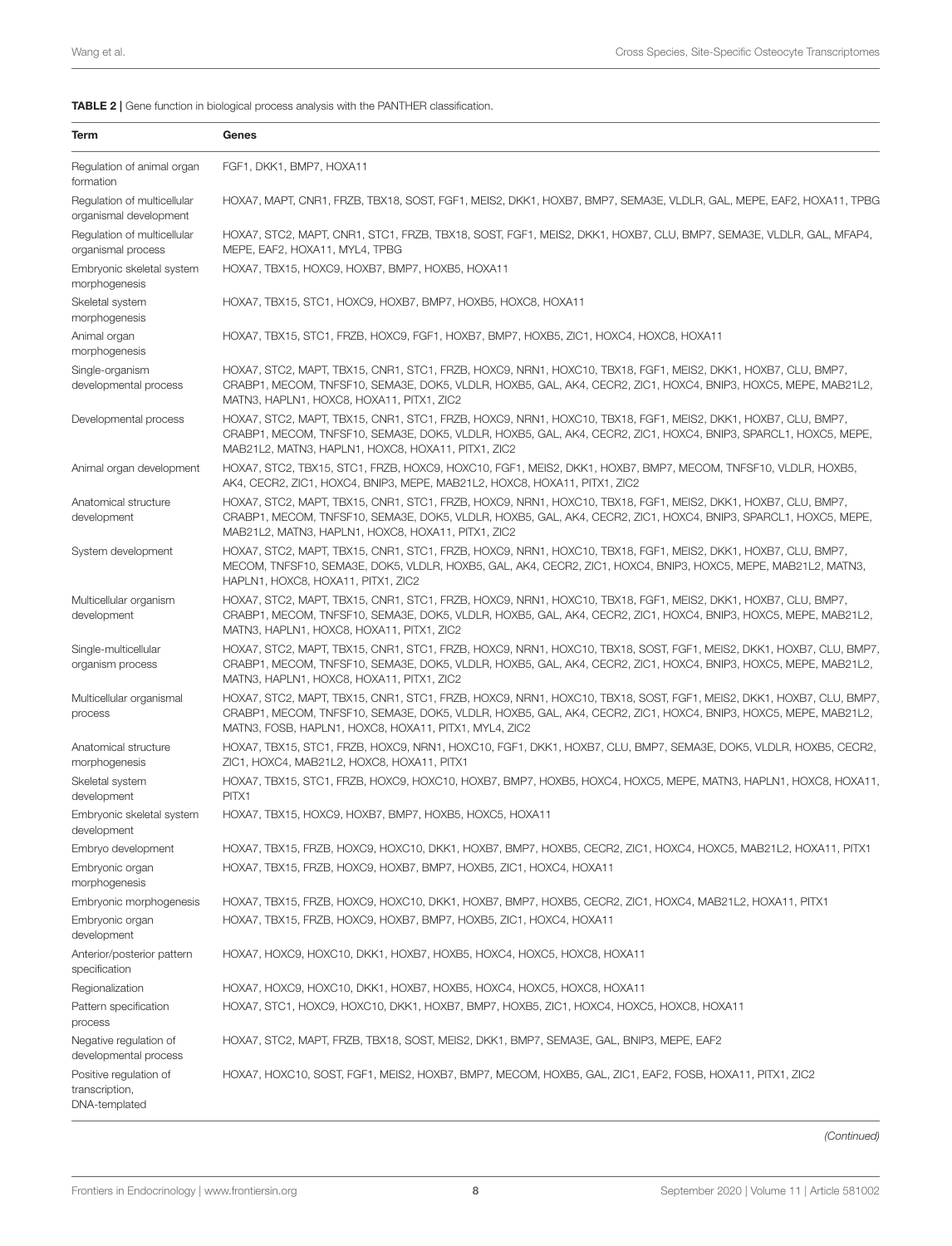#### TABLE 2 | Continued

| <b>Term</b>                                                       | Genes                                                                                                                          |
|-------------------------------------------------------------------|--------------------------------------------------------------------------------------------------------------------------------|
| Positive regulation of nucleic<br>acid-templated transcription    | HOXA7, HOXC10, SOST, FGF1, MEIS2, HOXB7, BMP7, MECOM, HOXB5, GAL, ZIC1, EAF2, FOSB, HOXA11, PITX1, ZIC2                        |
| Positive regulation of RNA<br>biosynthetic process                | HOXA7, HOXC10, SOST, FGF1, MEIS2, HOXB7, BMP7, MECOM, HOXB5, GAL, ZIC1, EAF2, FOSB, HOXA11, PITX1, ZIC2                        |
| Regulation of transcription<br>from RNA polymerase II<br>promoter | HOXA7, TBX15, HOXC10, TBX18, SOST, FGF1, MEIS2, DKK1, HOXB7, BMP7, VLDLR, HOXB5, GAL, ZIC1, HOXC5, EAF2, FOSB,<br>HOXC8, PITX1 |



<span id="page-9-7"></span><span id="page-9-6"></span><span id="page-9-5"></span><span id="page-9-4"></span><span id="page-9-3"></span><span id="page-9-2"></span><span id="page-9-1"></span><span id="page-9-0"></span>transcription factor Zic1, one of only two down-regulated gene in tibias in our study. Although not annotated by DAVID as a bone mineral density disease implicated gene, ZIC1 has been suggested a site-specific expression pattern by osteocytes and to act as a link between mechanosensing and Wnt signaling [\(71\)](#page-11-2). The lower expression of ZIC1 in tibias suggests a potential negative feedback pathway in osteocyte in response to mechanical stimuli.

<span id="page-9-11"></span><span id="page-9-10"></span><span id="page-9-9"></span><span id="page-9-8"></span>We recognize that the lack of additional technical validation and low number of biological replicates impacts on the strength of the conclusions that can be drawn from the study and the potential targets we have identified need to be confirmed and explored using in vitro models and transgenic mice in future. We can conclude that a relatively small number of genes are differentially expressed between two skeletal sites in multiple species: results that are consistent with some but not all differences found by others exploring site-specific differences in the skeleton and our data cast new light onto possible <span id="page-9-26"></span><span id="page-9-25"></span><span id="page-9-24"></span><span id="page-9-23"></span><span id="page-9-22"></span><span id="page-9-21"></span><span id="page-9-20"></span><span id="page-9-19"></span><span id="page-9-18"></span><span id="page-9-17"></span><span id="page-9-16"></span><span id="page-9-15"></span><span id="page-9-14"></span><span id="page-9-13"></span><span id="page-9-12"></span>mechanisms for those differences as well as potential future clinical benefits. The approach we have used appears to have advantages over microarray studies in a single species, allowing greater refinement of data to identify key regulators of the sitespecific characteristics of the skeleton. This has been underscored by a very recent study using scRNA-Seq, suggesting that osteoblasts isolated from calvaria and cortical long bone in mice have similar transcriptomes [\(12\)](#page-9-11), although the authors suggest that changes after isolation of the cells may have contributed to the lack of differences identified. To impact upon bone pathology, therapies to make long bones behave more like the flat bones of the skull in respect of their susceptibility to loss in response to aging, disuse, and hormonal or nutritional changes could provide powerful methods to maintain bone strength throughout life and provide a strong biological explanation for the promising development of sclerostin antibodies for the treatment of osteoporosis [\(72,](#page-11-3) [73\)](#page-11-4).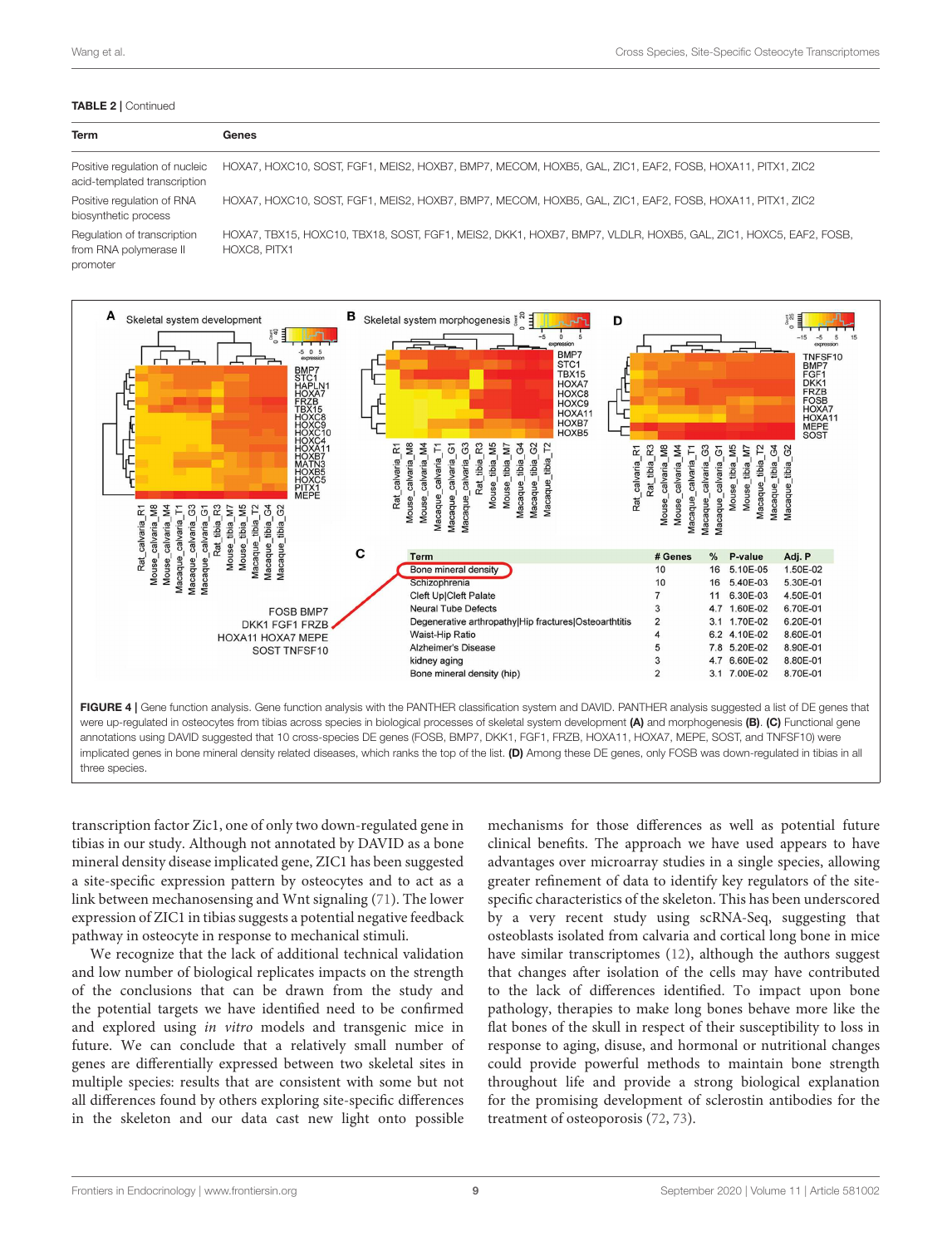### <span id="page-10-0"></span>DATA AVAILABILITY STATEMENT

<span id="page-10-1"></span>The datasets presented in this study can be found in online repositories. The names of the repository/repositories and accession number(s) can be found in the and accession number(s) can be found in the article/**[Supplementary Material](#page-9-17)**.

#### <span id="page-10-2"></span>ETHICS STATEMENT

<span id="page-10-4"></span><span id="page-10-3"></span>The animal study was reviewed and approved by the local Research Ethics Committee of the University of Sheffield (Sheffield, UK). All the procedures were performed under a British Home Office project license (PPL 40/3499) and in compliance with the UK Animals (Scientific Procedures) Act 1986.

#### <span id="page-10-5"></span>AUTHOR CONTRIBUTIONS

<span id="page-10-6"></span>TS and GR: study design. NW and CN: study conduct and data collection. NW, NL, and TS: data analysis and interpretation. NW and TS: drafting manuscript.

### **REFERENCES**

- 1. Wolpert L. Positional information and pattern formation. Curr Top Dev Biol. (2016) 117:597–608. doi: [10.1016/bs.ctdb.2015.11.008](https://doi.org/10.1016/bs.ctdb.2015.11.008)
- 2. Gomez C, David V, Peet NM, Vico L, Chenu C, Malaval L, et al. Absence of mechanical loading in utero influences bone mass and architecture but not innervation in Myod-Myf5-deficient mice. J Anat. (2007) 210:259– 71. doi: [10.1111/j.1469-7580.2007.00698.x](https://doi.org/10.1111/j.1469-7580.2007.00698.x)
- 3. Sharir A, Stern T, Rot C, Shahar R, Zelzer E. Muscle force regulates bone shaping for optimal load-bearing capacity during embryogenesis. Development. (2011) 138:3247–59. doi: [10.1242/dev.063768](https://doi.org/10.1242/dev.063768)
- <span id="page-10-7"></span>4. Meakin LB, Price JS, Lanyon LE. The contribution of experimental in vivo models to understanding the mechanisms of adaptation to mechanical loading in bone. Front Endocrinol. [\(2014\) 5:154. doi: 10.3389/fendo.2014.](https://doi.org/10.3389/fendo.2014.00154) 00154
- 5. Currey JD. Mechanical properties of bone tissues with greatly differing functions. J Biomech. (1979) 12:313–9. doi: [10.1016/0021-9290\(79\)90073-3](https://doi.org/10.1016/0021-9290(79)90073-3)
- 6. Rubin CT, Lanyon LE. Kappa delta award paper. osteoregulatory nature of mechanical stimuli: function as a determinant for adaptive remodeling in bone. J Orthop Res. (1987) 5:300–10. doi: [10.1002/jor.1100050217](https://doi.org/10.1002/jor.1100050217)
- 7. Hillam RA, Goodship AE, Skerry TM. Peak strain magnitudes and rates in the tibia exceed greatly those in the skull: an in vivo study in a human subject. J Biomech. (2015) 48:3292–8. doi: [10.1016/j.jbiomech.2015.06.021](https://doi.org/10.1016/j.jbiomech.2015.06.021)
- 8. Teodoro Ezequiel Guerra M, Isabel Pozzi M, Busin G, Crestana Zanetti L, Antonio Lazzarotto Terra Lopes J, Orso V. Densitometric study of the clavicle: bone mineral density explains the laterality of the fractures. Rev Bras Ortop. (2014) 49:468–72. doi: [10.1016/j.rboe.2014.07.002](https://doi.org/10.1016/j.rboe.2014.07.002)
- 9. DeFroda SF, Nacca C, Waryasz GR, Owens BD. Diagnosis and management of distal clavicle osteolysis. Orthopedics. (2017) 40:119–24. doi: [10.3928/01477447-20161128-03](https://doi.org/10.3928/01477447-20161128-03)
- <span id="page-10-8"></span>10. Kingsmill VJ, McKay IJ, Ryan P, Ogden MR, Rawlinson SC. Gene expression profiles of mandible reveal features of both calvarial and ulnar bones in the adult rat. J Dent. (2013) 41:258–64. doi: [10.1016/j.jdent.2012.11.010](https://doi.org/10.1016/j.jdent.2012.11.010)
- <span id="page-10-9"></span>11. Rawlinson SC, McKay IJ, Ghuman M, Wellmann C, Ryan P, Prajaneh S, et al. Adult rat bones maintain distinct regionalized expression of markers associated with their development. PLoS ONE. (2009) 4:e8358. doi: [10.1371/journal.pone.0008358](https://doi.org/10.1371/journal.pone.0008358)
- 12. Ayturk UM, Scollan JP, Ayturk DG, Suh ES, Vesprey A, Jacobsen CM, et al. Single cell Rna sequencing of calvarial and long bone endocortical cells. J Bone Miner Res. (2020). doi: [10.1002/jbmr.4052.](https://doi.org/10.1002/jbmr.4052) [Epub ahead of print].

NW, CN, GR, and TS: approving final version of manuscript.

#### FUNDING

This research was supported by a Frontier Engineering Award (EP/K03877X/1) from the Engineering and Physical Sciences Research Council (EPSRC). SB's research was funded by the Medical Research Council (MRC) (MR/P012922/1 and MR/P023967/1).

### ACKNOWLEDGMENTS

<span id="page-10-10"></span>We would like to thank Professor Stuart Baker of the Institute of Neuroscience Newcastle University for provision of the macaque bone samples.

### <span id="page-10-11"></span>SUPPLEMENTARY MATERIAL

<span id="page-10-12"></span>The Supplementary Material for this article can be found [online at: https://www.frontiersin.org/articles/10.3389/fendo.](https://www.frontiersin.org/articles/10.3389/fendo.2020.581002/full#supplementary-material) 2020.581002/full#supplementary-material

- <span id="page-10-14"></span><span id="page-10-13"></span>13. Aarden EM, Burger EH, Nijweide PJ. Function of osteocytes in bone. J Cell Biochem. (1994) 55:287–99. doi: [10.1002/jcb.240550304](https://doi.org/10.1002/jcb.240550304)
- <span id="page-10-15"></span>14. Skerry TM, Bitensky L, Chayen J, Lanyon LE. Early strain-related changes in enzyme activity in osteocytes following bone loading in vivo. J Bone Miner Res. (1989) 4:783–8. doi: [10.1002/jbmr.5650040519](https://doi.org/10.1002/jbmr.5650040519)
- <span id="page-10-16"></span>15. Lara-Castillo N, Kim-Weroha NA, Kamel MA, Javaheri B, Ellies DL, Krumlauf RE, et al. In vivo mechanical loading rapidly activates beta-catenin signaling in osteocytes through a prostaglandin mediated mechanism. Bone. (2015) 76:58–66. doi: [10.1016/j.bone.2015.03.019](https://doi.org/10.1016/j.bone.2015.03.019)
- <span id="page-10-17"></span>16. Galea GL, Lanyon LE, Price JS. Sclerostin's role in bone's adaptive response to mechanical loading. Bone. (2017) 96:38–44. doi: [10.1016/j.bone.2016.10.008](https://doi.org/10.1016/j.bone.2016.10.008)
- 17. Bonewald LF, Johnson ML. Osteocytes, mechanosensing and Wnt signaling. Bone. (2008) 42:606–15. doi: [10.1016/j.bone.2007.12.224](https://doi.org/10.1016/j.bone.2007.12.224)
- <span id="page-10-18"></span>18. Kilborn SH, Trudel G, Uhthoff H. Review of growth plate closure compared with age at sexual maturity and lifespan in laboratory animals. Contemp Top Lab Anim Sci. (2002) 41:21–6.
- 19. Zimin AV, Cornish AS, Maudhoo MD, Gibbs RM, Zhang X, Pandey S, et al. A new rhesus macaque assembly and annotation for next-generation sequencing analyses. Biol Direct. (2014) 9:20. doi: [10.1186/1745-6150-9-20](https://doi.org/10.1186/1745-6150-9-20)
- <span id="page-10-19"></span>20. Kim D, Langmead B, Salzberg SL. HISAT: a fast spliced aligner with low memory requirements. Nat Methods. (2015) 12:357–60. doi: [10.1038/nmeth.3317](https://doi.org/10.1038/nmeth.3317)
- 21. Anders S, Pyl PT, Huber W. HTSeq–a python framework to work with high-throughput sequencing data. Bioinformatics. (2015) 31:166– 9. doi: [10.1093/bioinformatics/btu638](https://doi.org/10.1093/bioinformatics/btu638)
- <span id="page-10-21"></span><span id="page-10-20"></span>22. Robinson MD, McCarthy DJ, Smyth GK. edgeR: a bioconductor package for differential expression analysis of digital gene expression data. Bioinformatics. (2010) 26:139–40. doi: [10.1093/bioinformatics/btp616](https://doi.org/10.1093/bioinformatics/btp616)
- <span id="page-10-22"></span>23. Robinson MD, Oshlack A. A scaling normalization method for differential expression analysis of RNA-seq data. Genome Biol. (2010) 11:R25. doi: [10.1186/gb-2010-11-3-r25](https://doi.org/10.1186/gb-2010-11-3-r25)
- 24. Komljenovic A, Li H, Sorrentino V, Kutalik Z, Auwerx J, Robinson-Rechavi M. Cross-species functional modules link proteostasis to human normal aging. PLoS Comput Biol. (2019) 15:e1007162. doi: [10.1371/journal.pcbi.1007162](https://doi.org/10.1371/journal.pcbi.1007162)
- 25. Wu C, Chen X, Shu J, Lee CT. Whole-genome expression analyses of type 2 diabetes in human skin reveal altered immune function and burden of infection. Oncotarget. (2017) 8:34601–9. doi: [10.18632/oncotarget.16118](https://doi.org/10.18632/oncotarget.16118)
- <span id="page-10-24"></span><span id="page-10-23"></span>26. Law CW, Chen Y, Shi W, Smyth GK. voom: precision weights unlock linear model analysis tools for RNA-seq read counts. Genome Biol. (2014) 15:R29. doi: [10.1186/gb-2014-15-2-r29](https://doi.org/10.1186/gb-2014-15-2-r29)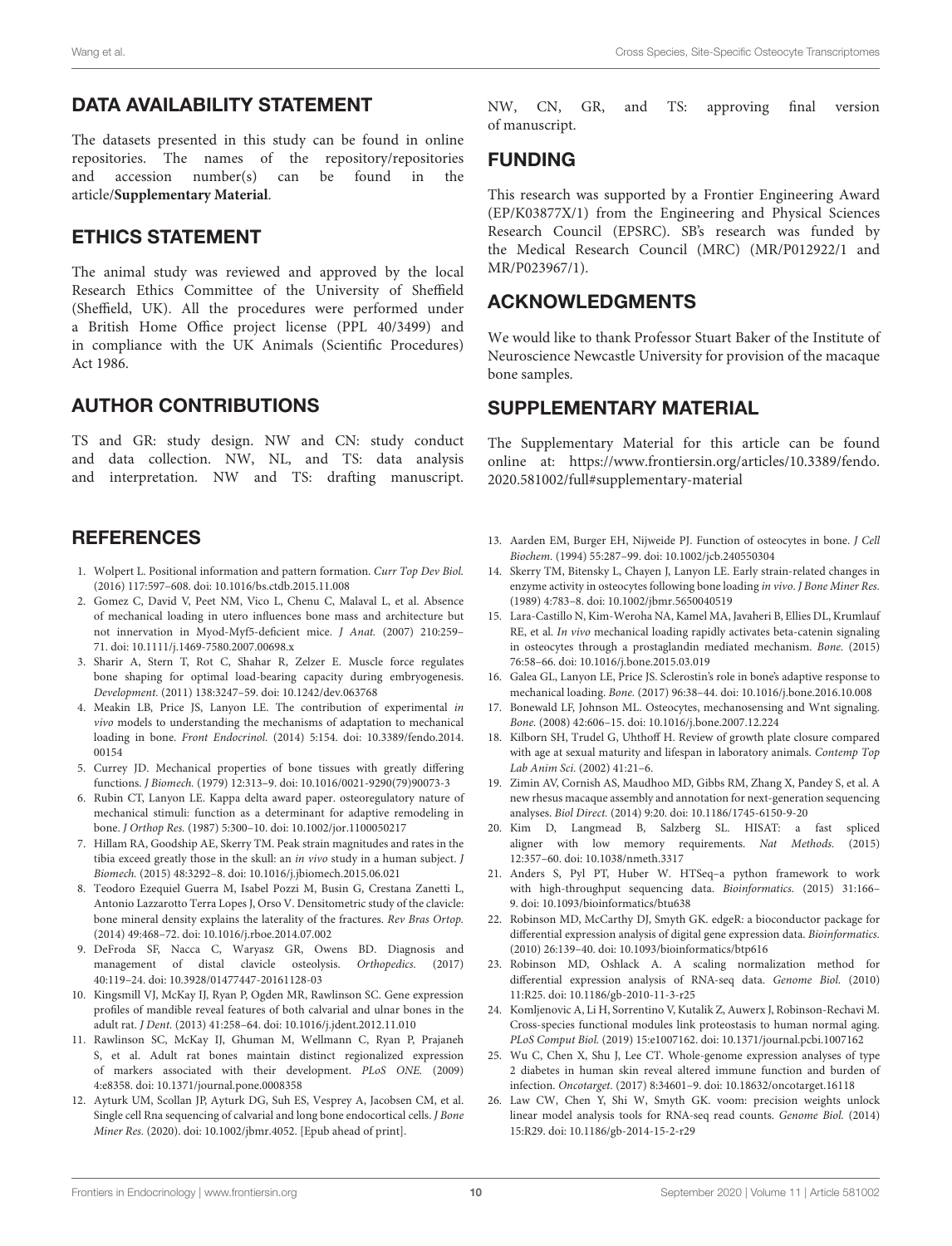- 27. Eden E, Navon R, Steinfeld I, Lipson D, Yakhini Z. GOrilla: a tool for discovery and visualization of enriched GO terms in ranked gene lists. BMC Bioinform. (2009) 10:48. doi: [10.1186/1471-2105-10-48](https://doi.org/10.1186/1471-2105-10-48)
- <span id="page-11-0"></span>28. Mi H, Huang X, Muruganujan A, Tang H, Mills C, Kang D, et al. PANTHER version 11: expanded annotation data from gene ontology and reactome pathways, and data analysis tool enhancements. Nucleic Acids Res. (2017) 45:D183–D9. doi: [10.1093/nar/gkw1138](https://doi.org/10.1093/nar/gkw1138)
- <span id="page-11-1"></span>29. Huang da W, Sherman BT, Lempicki RA. Systematic and integrative analysis of large gene lists using DAVID bioinformatics resources. Nat Protocol. (2009) 4:44–57. doi: [10.1038/nprot.2008.211](https://doi.org/10.1038/nprot.2008.211)
- <span id="page-11-2"></span>30. Subramanian A, Tamayo P, Mootha VK, Mukherjee S, Ebert BL, Gillette MA, et al. Gene set enrichment analysis: a knowledge-based approach for interpreting genome-wide expression profiles. Proc Natl Acad Sci USA. (2005) 102:15545–50. doi: [10.1073/pnas.0506580102](https://doi.org/10.1073/pnas.0506580102)
- <span id="page-11-3"></span>31. Liberzon A, Birger C, Thorvaldsdottir H, Ghandi M, Mesirov JP, Tamayo P. The Molecular Signatures Database (MSigDB) hallmark gene set collection. Cell Syst. (2015) 1:417–25. doi: [10.1016/j.cels.2015.12.004](https://doi.org/10.1016/j.cels.2015.12.004)
- 32. Kriventseva EV, Tegenfeldt F, Petty TJ, Waterhouse RM, Simao FA, Pozdnyakov IA, et al. OrthoDB v8: update of the hierarchical catalog of orthologs and the underlying free software. Nucleic Acids Res. (2015) 43:D250–6. doi: [10.1093/nar/gku1220](https://doi.org/10.1093/nar/gku1220)
- 33. Gonzalez-Martin MC, Mallo M, Ros MA. Long bone development requires a threshold of Hox function. Dev Biol. (2014) 392:454– 65. doi: [10.1016/j.ydbio.2014.06.004](https://doi.org/10.1016/j.ydbio.2014.06.004)
- 34. Boulet AM, Capecchi MR. Targeted disruption of hoxc-4 causes esophageal defects and vertebral transformations. Dev Biol. (1996) 177:232–49. doi: [10.1006/dbio.1996.0159](https://doi.org/10.1006/dbio.1996.0159)
- 35. Davis AP, Capecchi MR. Axial homeosis and appendicular skeleton defects in mice with a targeted disruption of hoxd-11. Development. (1994) 120:2187–98.
- 36. Carpenter EM, Goddard JM, Davis AP, Nguyen TP, Capecchi MR. Targeted disruption of Hoxd-10 affects mouse hindlimb development. Development. (1997) 124:4505–14.
- 37. Wahba GM, Hostikka SL, Carpenter EM. The paralogous Hox genes Hoxa10 and Hoxd10 interact to pattern the mouse hindlimb peripheral nervous system and skeleton. Dev Biol. (2001) 231:87–102. doi: [10.1006/dbio.2000.0130](https://doi.org/10.1006/dbio.2000.0130)
- 38. Wellik DM, Capecchi MR. Hox10 and Hox11 genes are required to globally pattern the mammalian skeleton. Science. (2003) 301:363– 7. doi: [10.1126/science.1085672](https://doi.org/10.1126/science.1085672)
- 39. Hostikka SL, Gong J, Carpenter EM. Axial and appendicular skeletal transformations, ligament alterations, and motor neuron loss in Hoxc10 mutants. Int J Biol Sci. (2009) 5:397–410. doi: [10.7150/ijbs.5.397](https://doi.org/10.7150/ijbs.5.397)
- 40. Yueh YG, Gardner DP, Kappen C. Evidence for regulation of cartilage differentiation by the homeobox gene Hoxc-8. Proc Natl Acad Sci USA. (1998) 95:9956–61. doi: [10.1073/pnas.95.17.9956](https://doi.org/10.1073/pnas.95.17.9956)
- 41. Ye L, Fan Z, Yu B, Chang J, Al Hezaimi K, Zhou X, et al. Histone demethylases KDM4B and KDM6B promotes osteogenic differentiation of human MSCs. Cell Stem Cell. (2012) 11:50–61. doi: [10.1016/j.stem.2012.04.009](https://doi.org/10.1016/j.stem.2012.04.009)
- 42. Morgan BA, Izpisua-Belmonte JC, Duboule D, Tabin CJ. Targeted misexpression of Hox-4.6 in the avian limb bud causes apparent homeotic transformations. Nature. (1992) 358:236–9. doi: [10.1038/358236a0](https://doi.org/10.1038/358236a0)
- 43. Mao L, Ding J, Zha Y, Yang L, McCarthy BA, King W, et al. HOXC9 links cell-cycle exit and neuronal differentiation and is a prognostic marker in neuroblastoma. Cancer Res. (2011) 71:4314–24. doi: [10.1158/0008-5472.CAN-11-0051](https://doi.org/10.1158/0008-5472.CAN-11-0051)
- 44. Taher L, Collette NM, Murugesh D, Maxwell E, Ovcharenko I, Loots GG. Global gene expression analysis of murine limb development. PLoS ONE. (2011) 6:e28358. doi: [10.1371/journal.pone.0028358](https://doi.org/10.1371/journal.pone.0028358)
- 45. Gao RT, Zhan LP, Meng C, Zhang N, Chang SM, Yao R, et al. Homeobox B7 promotes the osteogenic differentiation potential of mesenchymal stem cells by activating RUNX2 and transcript of BSP. Int J Clin Exp Med. (2015) 8:10459–70.
- 46. Klein-Nulend J, Louwerse RT, Heyligers IC, Wuisman PI, Semeins CM, Goei SW, et al. Osteogenic protein (OP-1, BMP-7) stimulates cartilage differentiation of human and goat perichondrium tissue in vitro. J Biomed Mater Res. (1998) 40:614– [20. doi: 10.1002/\(SICI\)1097-4636\(19980615\)40:4&](https://doi.org/10.1002/(SICI)1097-4636(19980615)40:4&$<$;614::AID-JBM13&$>$;3.0.CO;2-F)<;614::AID-JBM13&>;3.0.  $CO;2-F$
- 47. Beederman M, Lamplot JD, Nan G, Wang J, Liu X, Yin L, et al. BMP signaling in mesenchymal stem cell differentiation and bone formation. J Biomed Sci Eng. (2013) 6:32–52. doi: [10.4236/jbise.2013.68A1004](https://doi.org/10.4236/jbise.2013.68A1004)
- <span id="page-11-4"></span>48. Bandyopadhyay A, Tsuji K, Cox K, Harfe BD, Rosen V, Tabin CJ. Genetic analysis of the roles of BMP2, BMP4, and BMP7 in limb patterning and skeletogenesis. PLoS Genet. (2006) 2:e216. doi: [10.1371/journal.pgen.0020216](https://doi.org/10.1371/journal.pgen.0020216)
- 49. Takei Y, Minamizaki T, Yoshiko Y. Functional diversity of fibroblast growth factors in bone formation. Int J Endocrinol. (2015) 2015:729352. doi: [10.1155/2015/729352](https://doi.org/10.1155/2015/729352)
- 50. Su N, Jin M, Chen L. Role of FGF/FGFR signaling in skeletal development and homeostasis: learning from mouse models. Bone Res. (2014) 2:14003. doi: [10.1038/boneres.2014.3](https://doi.org/10.1038/boneres.2014.3)
- 51. Vinarsky V, Krivanek J, Rankel L, Nahacka Z, Barta T, Jaros J, et al. Human embryonic and induced pluripotent stem cells express TRAIL receptors and can be sensitized to TRAIL-induced apoptosis. Stem Cells Dev. (2013) 22:2964–74. doi: [10.1089/scd.2013.0057](https://doi.org/10.1089/scd.2013.0057)
- 52. Inoue D, Kido S, Matsumoto T. Transcriptional induction of FosB/DeltaFosB gene by mechanical stress in osteoblasts. J Biol Chem. (2004) 279:49795– 803. doi: [10.1074/jbc.M404096200](https://doi.org/10.1074/jbc.M404096200)
- 53. Enomoto-Iwamoto M, Kitagaki J, Koyama E, Tamamura Y, Wu C, Kanatani N, et al. The Wnt antagonist Frzb-1 regulates chondrocyte maturation and long bone development during limb skeletogenesis. Dev Biol. (2002) 251:142– 56. doi: [10.1006/dbio.2002.0802](https://doi.org/10.1006/dbio.2002.0802)
- 54. Thysen S, Cailotto F, Lories R. Osteogenesis induced by frizzled-related protein (FRZB) is linked to the netrin-like domain. laboratory investigation. J Tech Methods Pathol. (2016) 96:570–80. doi: [10.1038/labinvest.2016.38](https://doi.org/10.1038/labinvest.2016.38)
- 55. Wang Y, Li YP, Paulson C, Shao JZ, Zhang X, Wu M, et al. Wnt and the Wnt signaling pathway in bone development and disease. Front Biosci. (2014) 19:379–407. doi: [10.2741/4214](https://doi.org/10.2741/4214)
- 56. Maruyama T, Mirando AJ, Deng CX, Hsu W. The balance of WNT and FGF signaling influences mesenchymal stem cell fate during skeletal development. Sci Signal. (2010) 3:ra40. doi: [10.1126/scisignal.2000727](https://doi.org/10.1126/scisignal.2000727)
- 57. Li J, Sarosi I, Cattley RC, Pretorius J, Asuncion F, Grisanti M, et al. Dkk1 mediated inhibition of Wnt signaling in bone results in osteopenia. Bone. (2006) 39:754–66. doi: [10.1016/j.bone.2006.03.017](https://doi.org/10.1016/j.bone.2006.03.017)
- 58. Lieven O, Knobloch J, Ruther U. The regulation of Dkk1 expression during embryonic development. Dev Biol. (2010) 340:256–68. doi: [10.1016/j.ydbio.2010.01.037](https://doi.org/10.1016/j.ydbio.2010.01.037)
- 59. Li X, Zhang Y, Kang H, Liu W, Liu P, Zhang J, et al. Sclerostin binds to LRP5/6 and antagonizes canonical Wnt signaling. J Biol Chem. (2005) 280:19883–7. doi: [10.1074/jbc.M413274200](https://doi.org/10.1074/jbc.M413274200)
- 60. Nampei A, Hashimoto J, Hayashida K, Tsuboi H, Shi K, Tsuji I, et al. Matrix extracellular phosphoglycoprotein (MEPE) is highly expressed in osteocytes in human bone. J Bone Mineral Metab. (2004) 22:176– 84. doi: [10.1007/s00774-003-0468-9](https://doi.org/10.1007/s00774-003-0468-9)
- 61. David V, Martin A, Hedge AM, Rowe PS. Matrix extracellular phosphoglycoprotein (MEPE) is a new bone renal hormone and vascularization modulator. Endocrinology. (2009) 150:4012– 23. doi: [10.1210/en.2009-0216](https://doi.org/10.1210/en.2009-0216)
- 62. Staines KA, Poulet B, Farquharson C, Pitsillides AA. Sclerostin/MEPE axis in OA: lessons from long bone development. Bone Abstracts. (2013) 1:PP27. doi: [10.1530/boneabs.1.PP27](https://doi.org/10.1530/boneabs.1.PP27)
- 63. Liu F, Kohlmeier S, Wang CY. Wnt signaling and skeletal development. Cell Signal. (2008) 20:999–1009. doi: [10.1016/j.cellsig.2007.11.011](https://doi.org/10.1016/j.cellsig.2007.11.011)
- 64. Lin C, Jiang X, Dai Z, Guo X, Weng T, Wang J, et al. Sclerostin mediates bone response to mechanical unloading through antagonizing Wnt/beta-catenin signaling. J Bone Miner Res. (2009) 24:1651–61. doi: [10.1359/jbmr.090411](https://doi.org/10.1359/jbmr.090411)
- 65. Van Hul W, Balemans W, Van Hul E, Dikkers FG, Obee H, Stokroos RJ, et al. Van Buchem disease (hyperostosis corticalis generalisata) maps to chromosome 17q12-q21. Am J Hum Genet. (1998) 62:391– 9. doi: [10.1086/301721](https://doi.org/10.1086/301721)
- 66. Maupin KA, Droscha CJ, Williams BO. A comprehensive overview of skeletal phenotypes associated with alterations in Wnt/beta-catenin signaling in humans and mice. Bone Res. (2013) 1:27–71. doi: [10.4248/BR201301004](https://doi.org/10.4248/BR201301004)
- 67. Boudin E, Fijalkowski I, Hendrickx G, Van Hul W. Genetic control of bone mass. Mol Cell Endocrinol. (2016) 432:3–13. doi: [10.1016/j.mce.2015.12.021](https://doi.org/10.1016/j.mce.2015.12.021)
- 68. Moustafa A, Sugiyama T, Prasad J, Zaman G, Gross TS, Lanyon LE, et al. Mechanical loading-related changes in osteocyte sclerostin expression